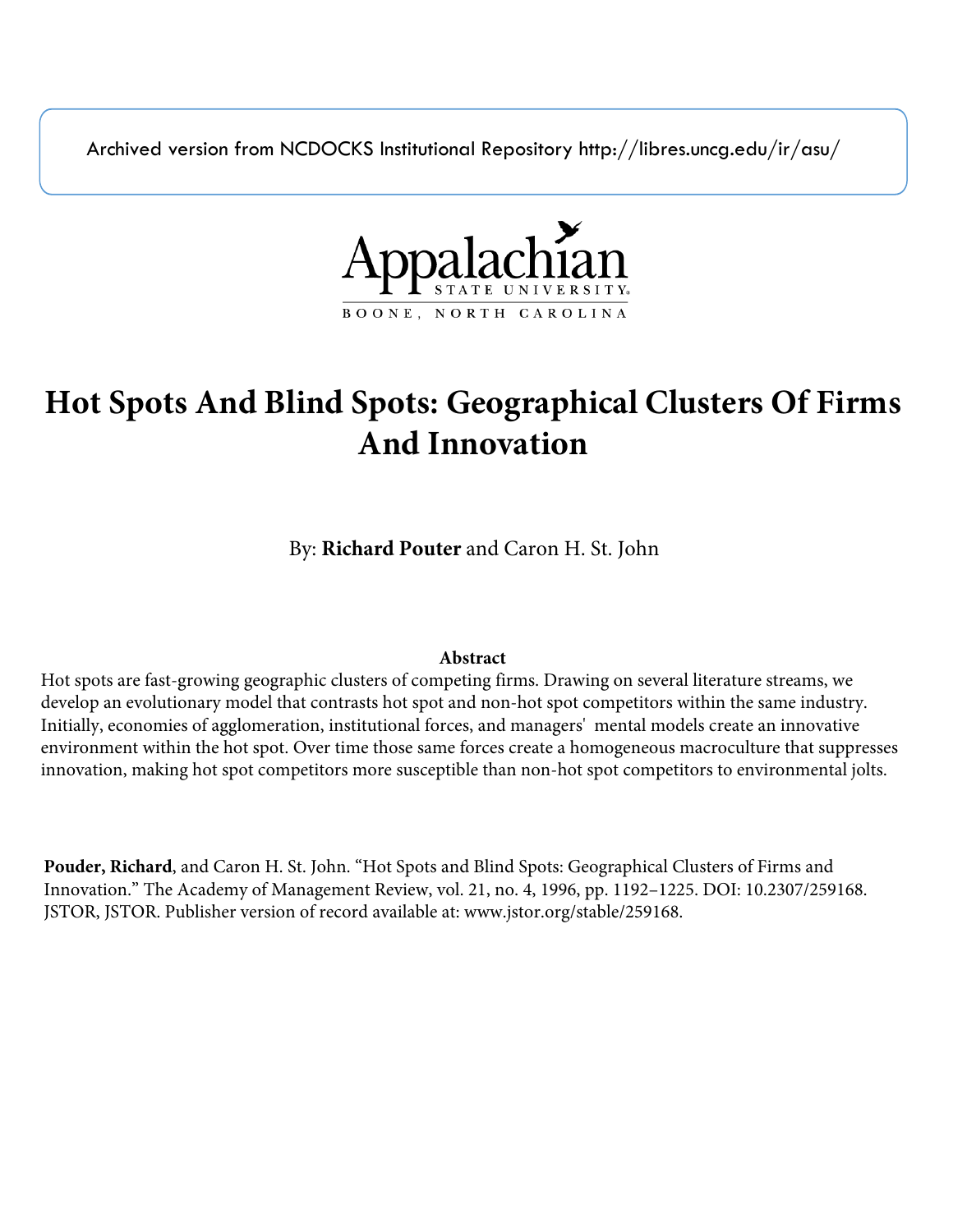## HOT SPOTS AND BLIND SPOTS: GEOGRAPHICAL CLUSTERS OF FIRMS AND INNOVATION

### RICHARD POUDER CARON H. ST. JOHN Clemson University

 Hot spots are fast-growing geographic clusters of competing firms. Drawing on several literature streams, we develop an evolutionary model that contrasts hot spot and non-hot spot competitors within the same industry. Initially, economies of agglomeration, institutional forces, and managers' mental models create an innovative environ ment within the hot spot. Over time, those same forces create a homoge neous macroculture that suppresses innovation, making hot spot competitors more susceptible than non-hot spot competitors to environ mental jolts.

[T]raditional hot spots are turning into sewers. (Gupta, 1992: B2)

Fast-growing, geographically clustered firms within industriessometimes referred to as hot spots-have become an increasingly impor tant part of the competitive landscape. As Porter observed, the geographic concentration of firms in the same industry is "strikingly common around the world" (1990: 120). For example, Business Week (1992), estimated that 600,000 Americans were employed in 15 high-tech hot spots, and many new hot spots were still emerging. In the United States, a few examples of hot spots include the laser and electro-optics industry in Orlando, Flor ida, the biotechnology and communications industries in San Diego, Cali fornia, the computer manufacturing and computer chip industry in Austin, Texas, and the ceramics industry in Corning, New York. In Europe, hot spot locations include the Scientific City in France, the ceramics industry in Sassuolo, Italy, auto manufacturing in the Basque Region, and medical instruments in Tuttlingen, Germany. Because firms in hot spots play an increasingly important role in job creation and technological innovation, it is important to understand why hot spots form, how geographical cluster ing affects the behavior of hot spots over time, and what the ultimate effect of clustering is on firms' innovation and success.

 Evidence has shown that competitors in former hot spots, such as Route 128 in Boston, Massachusetts (minicomputers), and the Minneapolis, Minnesota, area (mainframes), have experienced great declines in growth, accompanied by economic devastation. This rise-and-fall pattern suggests

 The authors, listed in alphabetical order, are equal contributors on this article. The authors thank Marlene Fiol and AMR's anonymous reviewers for their encouragement and guidance.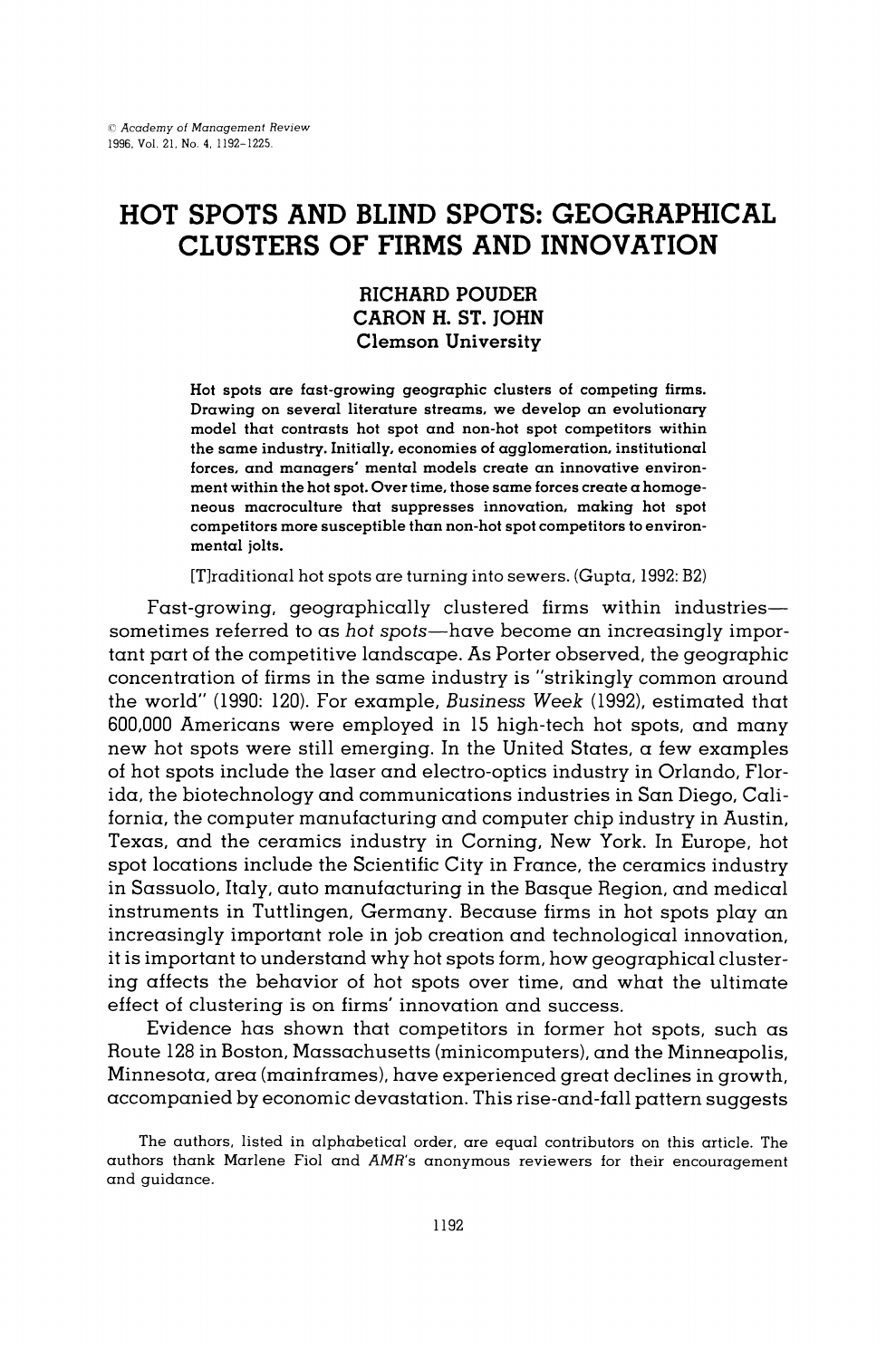that some geographically clustered groups of competitors may experience evolutionary phases similar to those experienced by larger industry popu lations. Initially, highly innovative new entrants to a geographical cluster grow dramatically (Florida & Kenney, 1990), creating an identity (hot spot) for the clustered firms. Over time, however, failures prevail among individ ual firms, and the performance of the hot spot deteriorates (Suskind, 1992). Indeed, the quote preceding this article vividly describes the demise of hot spots.

 Although researchers in industrial organization, organizational ecol ogy, and economic geography have documented the tendency of groups of firms within industries to cluster in geographical space (Bania, Calkins, & Dalenberg, 1992; Lomi, 1995; Maarten de Vet & Scott, 1992; Melecki, 1985; Porter, 1990; Rees & Stafford, 1986; Saxenian, 1994; Scott, 1989), hot spots are generally an understudied phenomenon in the organization sciences (DeNoble & Galbraith, 1992). As Scott noted, "Indeed it may be said that the question of the initiation and early consolidation of growth centers in capitalism (from 19th century Lancashire to Henry Ford's Detroit to Silicon Valley) has never really been satisfactorily addressed or resolved" (1989: 91).

 In this article, we follow the lead of Baum and Mezias (1992: 599), who called for research that examines "the relationship between localized competition and the dynamics of organizational founding, growth, and transformation. Such research would help to specify more fully the signifi cance of localized competitive processes for population dynamics and organizational evolution." In developing our research propositions about the behavior of clustered groups of competitors within  $\alpha$  larger industry population and the effects on innovation, we drew from the following research streams:  $(a)$  punctuated equilibrium and innovation (Gersick, 1991; Tushman & Romanelli, 1989), (b) organizational ecology (Aldrich & Fiol, 1994; Baum & Mezias, 1992; Hannan & Carroll, 1992; Hannan & Free man, 1977, 1989; Lomi, 1995), (c) economic geography (Bania et al., 1992; Scott, 1992), (d) industrial organization and the resource-based view of the firm (Barney, 1991; Grant, 1991; Mahoney & Pandian, 1992; Porter, 1980), (e) institutional theory (DiMaggio & Powell, 1983; Oliver, 1991; Powell, 1991; Zucker, 1983), and (f) cognitive theories (Kielser & Sproull, 1982; Nisbett & Ross, 1980; Porac, Thomas, & Emme, 1987; Reger & Huff, 1993).

In this article, we argue that a clustered subgroup of competitors within an industry will likely move through three evolutionary phases that pattern the punctuated equilibrium model:  $(a)$  origination of the cluster and emergence of the hot spot identity, (2) convergence of clustered firms, and (3) firm reorientation, which includes a decline in the performance of the cluster or hot spot (Tushman & Romanelli, 1985). For each phase, we discuss the role that resource economies, cognitive frameworks, and insti tutional forces play in influencing competitive behavior and levels of innovation. For each phase, we also show how the hot spot evolution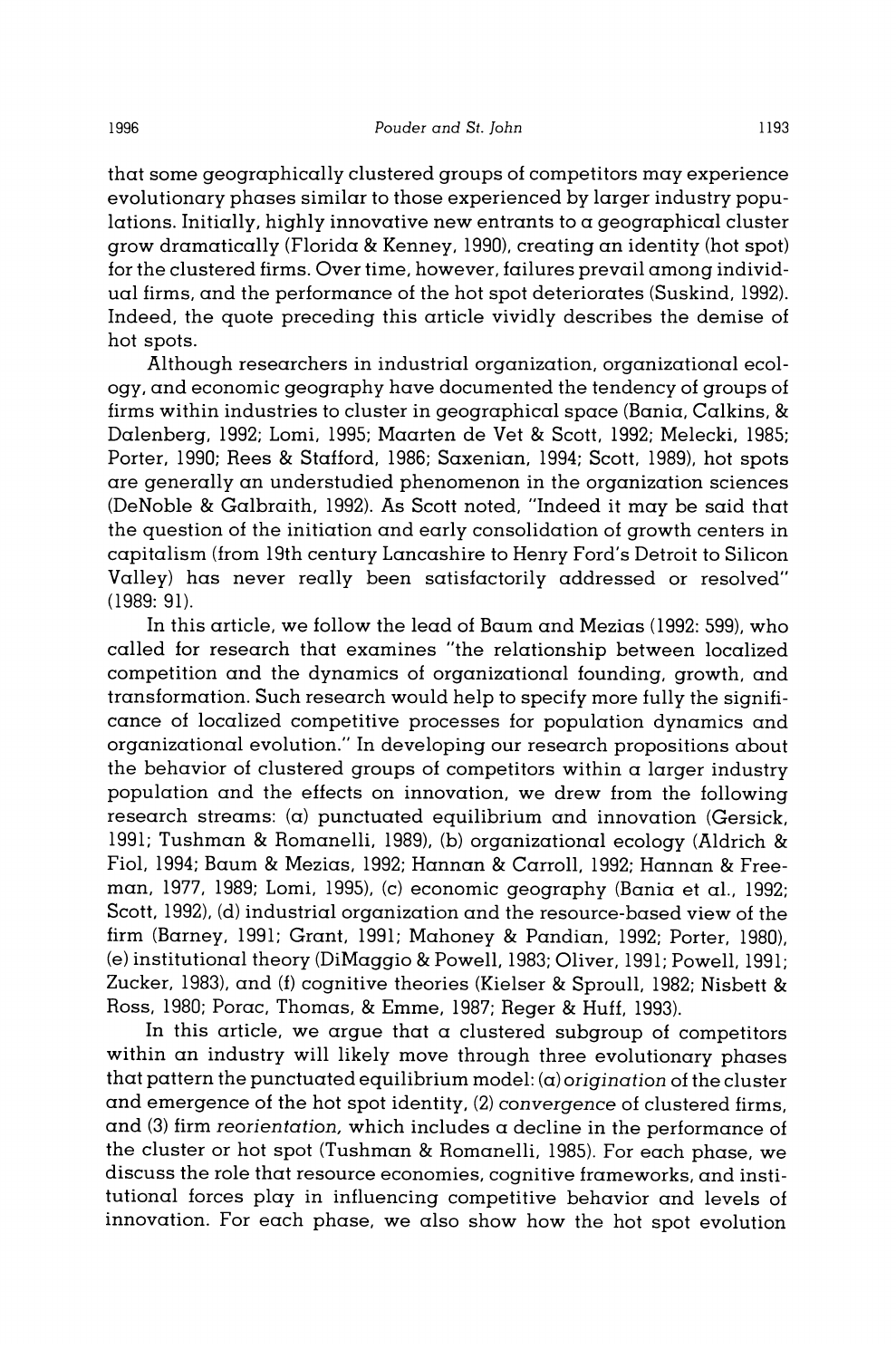differs from the overall industry evolution captured by a typical industry life cycle.

We propose that the economies of agglomeration<sup>1</sup> that initially draw firms together eventually erode. We also argue that the competitive strate gies of firms in  $\alpha$  given hot spot, which are initially highly innovative, tend to be less innovative over time because firms define their field of competition as the hot spot to which they belong, rather than as the total industry population. We propose that this restricted perspective gives rise to competitive "blind spots" (Porter, 1980: 59), which limit firms' innovative potential and adversely affect their performance.

### THEORETICAL FOUNDATION

### Definitions

 According to the popular business literature discussed in the introduc tion, hot spots are described as high-growth, usually technologically based, and geographically clustered groups of competing firms. Although commonly discussed in the business literature,  $\alpha$  hot spot is  $\alpha$  context that lacks formal definition in the research literature. For this article, we provide the following definition:

> Hot Spot: Regional clusters of firms that  $(a)$  compete in the same industry, (b) begin as one or several start-up firms that, as a group, grow more rapidly than other industry participants (sales and employment levels), and (c) have the same or very similar immobile physical resource requirements in the long run.2

 We argue that hot spots appear to undergo an evolutionary process, which may have a negative impact on innovation in the long run. In order to better understand this evolutionary process, we must clarify our use of the term innovation, which has been variously defined in the literature.

> Innovation:  $(a)$  the new products or services, new processes, and new organizational structures that firms use to compete with one another and meet customer demand; (b) the adoption of a new idea, process, product, or service, developed internally or acquired from the external environment as a function of  $\alpha$  firm's technical, strategic, and administrative skills. (Nelson & Winter, 1982)

 $^{\rm I}$  According to Arthur (1990: 237), there are economies of agglomeration "if the net benefits to being in a location together with other firms increase with the number of firms in the lo cation."

 $^{\text{2}}$  Not all geographical clusters of competitors become hot spots as we have defined them. Firms that are located near one another in order to capture a local market opportunity would not constitute  $\alpha$  hot spot. For example, managers of hotels, retail establishments, and restaurants consider the availability of customers when making location decisions, but these companies would not form hot spots (see Baum & Menzias, 1992; Gripsrud & Gronhaug, 1985).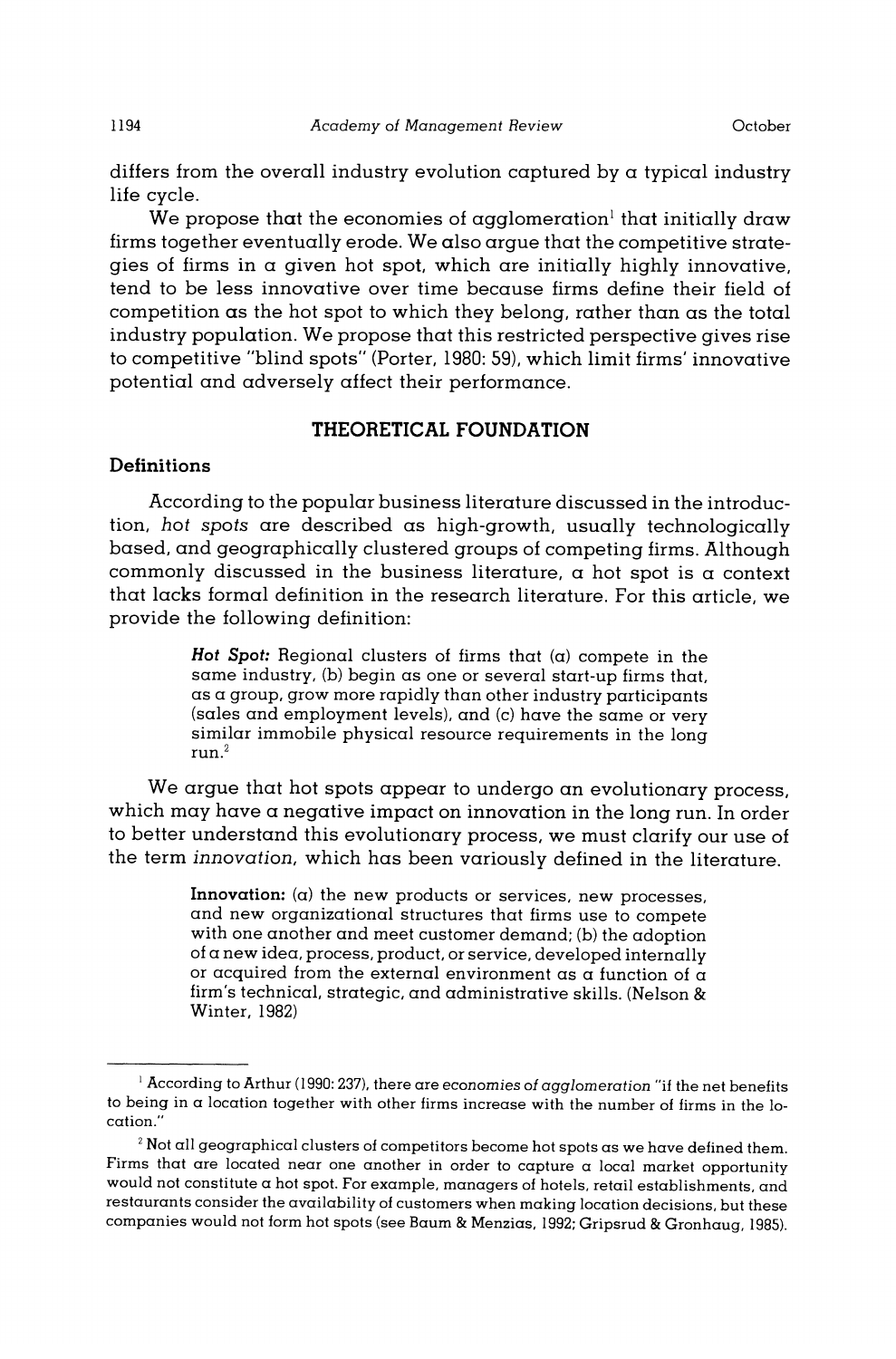### Overview of the Theoretical Framework

 Organization innovation is subject to individual, organizational, and environmental influence (Damanpour, 1991). Although most research has been focused on the individual and organizational factors that play a key role in the ability of an organization to adopt innovations, the extraorgani zational context, particularly the industry group, also influences innova tiveness (Van de Ven, 1986). In this article, we focus on the literature that develops an industry-level context for the study of innovation.

 In studies of innovation from an industry perspective, Van de Ven and Garud (1989) defined an industry as a social system that governs, integrates, and performs all of the functions required to transform techno logical innovations into commercially viable products. They argued that the social system constituting an industry emerges over time through  $\alpha$  process of accumulation, and moves through stages from initiation to start-up. In the following sections we develop a similar dynamic view of geographical clusters of firms and argue that, under certain conditions, they will behave as a subpopulaion of a larger population and will have similar resources, cost structures, mental models, and competitive behav ior. As a result, the geographical cluster will have different rates and areas of innovation compared to the larger industry population.

 We develop our model of subpopulation evolution using the organiza tional evolutionary stages described in the punctuated equilibrium model (Tushman & Romanelli, 1985) and by the idea of deep structure (Gersick, 1991). According to punctuated equilibrium concepts, the emergence and evolution of an industry are characterized by alternating periods of indus try cooperation and industry competition, which create patterns of industry convergence. The pattern of convergence is initiated by the creation of an organizational deep structure. For the punctuated equilibrium model, deep structure is defined as "a network of fundamental interdependent choices of the basic configuration into which a system's units are organized, and the activities that maintain both this configuration and the system's re source exchange with the environment" (Gersick, 1991: 15). We chose the punctuated equilibrium model as our organizing framework because it highlights the interaction between a firm's behavior and an industry's behavior, unlike organizational life-cycle and teleological process theo ries of organizational development and change (see Van de Ven & Poole, 1995) that are focused primarily on organizational factors.

 The thesis of our model is that geographical clustering can lead to resource arrangements and costs, mental models, and patterns of competi tive behavior that create a deep structure within the cluster. The deep structure causes competitors within the cluster to behave differently from competitors outside the cluster, to assess competitor and market trends differently, and, ultimately, to become vulnerable to naive industry as sumptions and imitative behavior that leads to unproductive innovative efforts. The result is two separate evolutionary paths for clustered and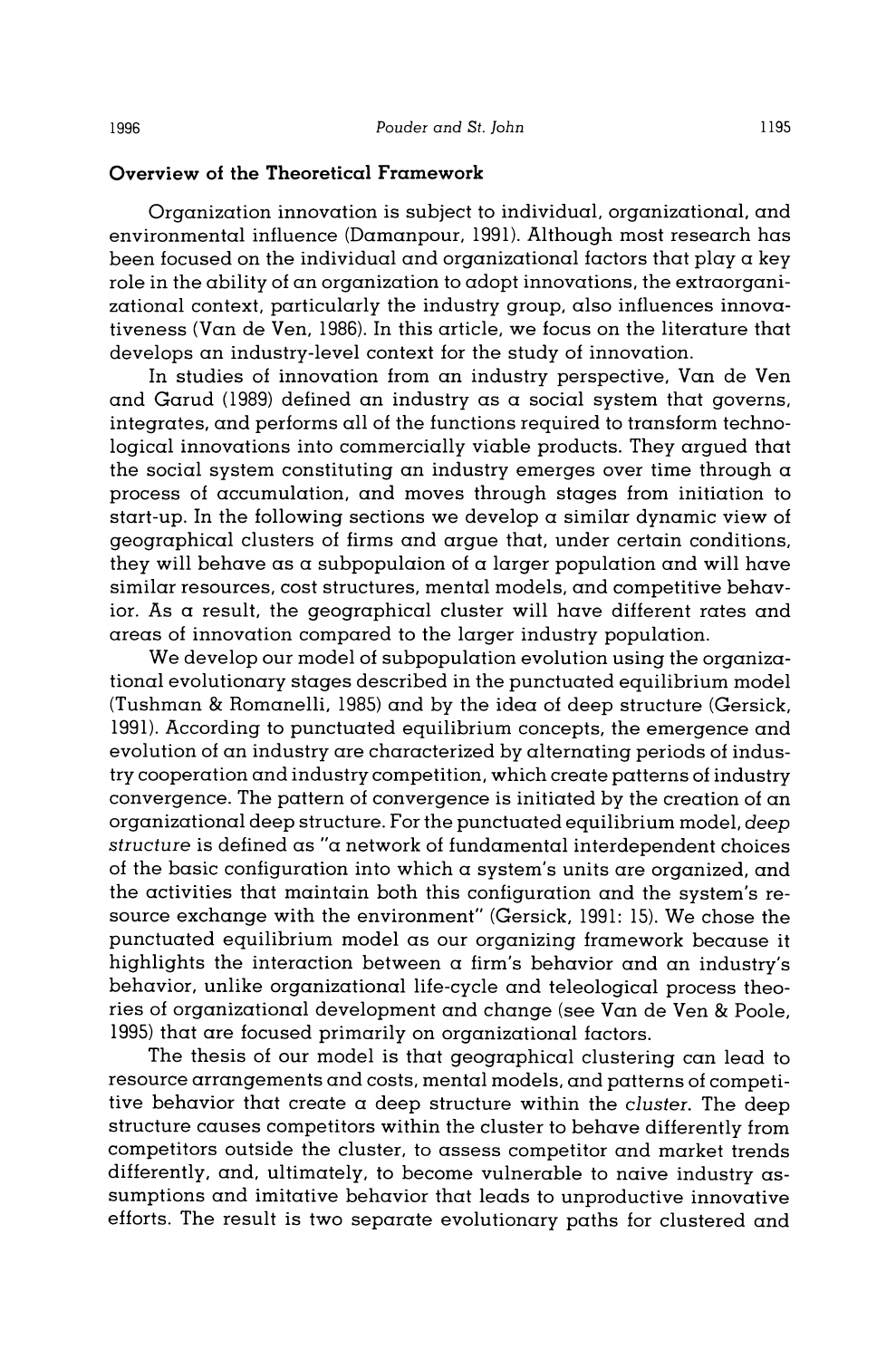nonclustered competitors. Initially, clustered firms experience resource cost and access advantages, heightened competitor awareness, and en hanced legitimacy, which allow the cluster to dominate industry growth and innovation, leading to the hot spot identity. Over time, however, the clustered firms begin to experience resource diseconomies, insular com petitive practices, less frequent innovation, and lost dominance in the in dustry.

 The pattern of hot spot evolution captured by the punctuated equilib rium model is cast against a background of overall industry evolution. The hot spot initially grows faster than the industry, but then it experiences declines not felt by the competitors outside of the hot spot, as shown in Figure 1. Within the punctuated equilibrium framework, a macroview of the dynamic processes of innovation is culled from the following research streams: (a) population ecology, (b) industrial organization (particularly within a regional or geographic context), (c) institutions, and (d) manage rial cognition. The major theoretical elements we use in our model are summarized in Table 1, and their relationships are shown in Figure 2.

### THE ORIGINATION PHASE OF HOT SPOTS

 Organization ecologists have indicated that firms sometimes cluster in an area after an initial start-up to seize a niche-a particular combina tion of resources required to support a given type of organizational popula tion (Hannan & Freeman, 1989). Lomi observed that "the recurrence of patterns of organizational concentration in space across different in dustries and in a number of national contexts provides indirect evidence that location may be a general factor shaping the evolution of organiza tions" (1995: 111). If location provided an evolutionary advantage, then

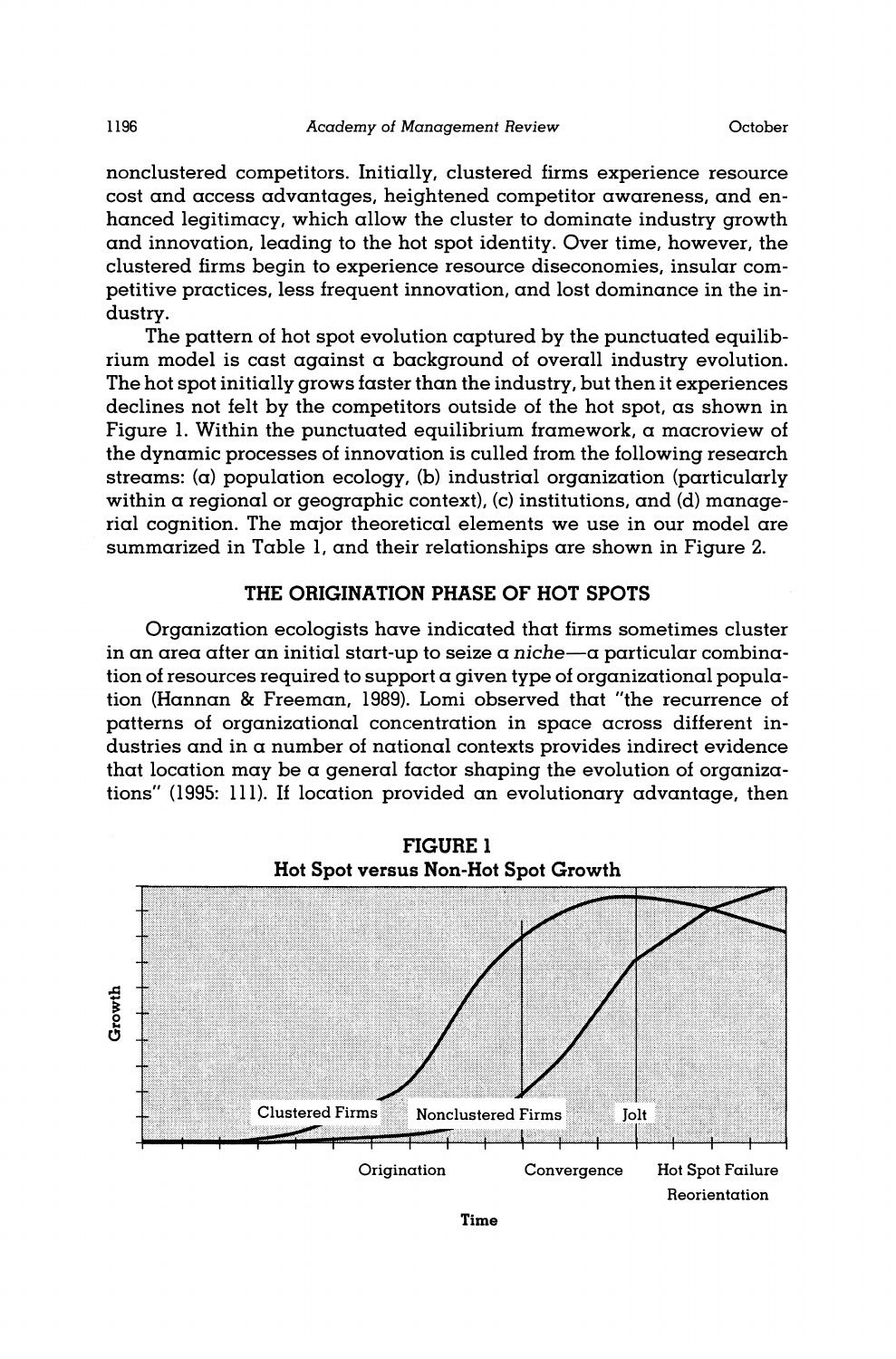### TABLE 1 Theoretical Foundations Applied to Competitive Behavior and Innovation in Hot Spots

| Theoretical Foundation          | Specific Application                                          | Relationship to Behavior of<br>Hot Spot                                                   |
|---------------------------------|---------------------------------------------------------------|-------------------------------------------------------------------------------------------|
| Punctuated equilibrium<br>model | Origination<br>Convergence<br>Reorientation<br>Deep structure | Growth<br>Stabilization<br>Decline and realignment<br>Entrenchment<br>Environmental jolts |
| Organization ecology            | Populations and<br>subpopulations                             | Competition and growth in<br>subpopulations and<br>populations                            |
| Resource-based theory           | Competitive advantage<br>Competitive parity                   | Specialized resources and<br>information<br>Change in resources                           |
| Institutional theory            | Organization field<br>Collectivities<br>Isomorphism           | Legitimacy<br>Macrocultures<br>Inertia                                                    |
| Management cognition            | Information salience<br>Cognitive bias                        | Competitors' mental models<br>Bias in the competitors'<br>assessment                      |
| Economic geography              | Economies of agglomeration                                    | Reasons for cluster formation                                                             |

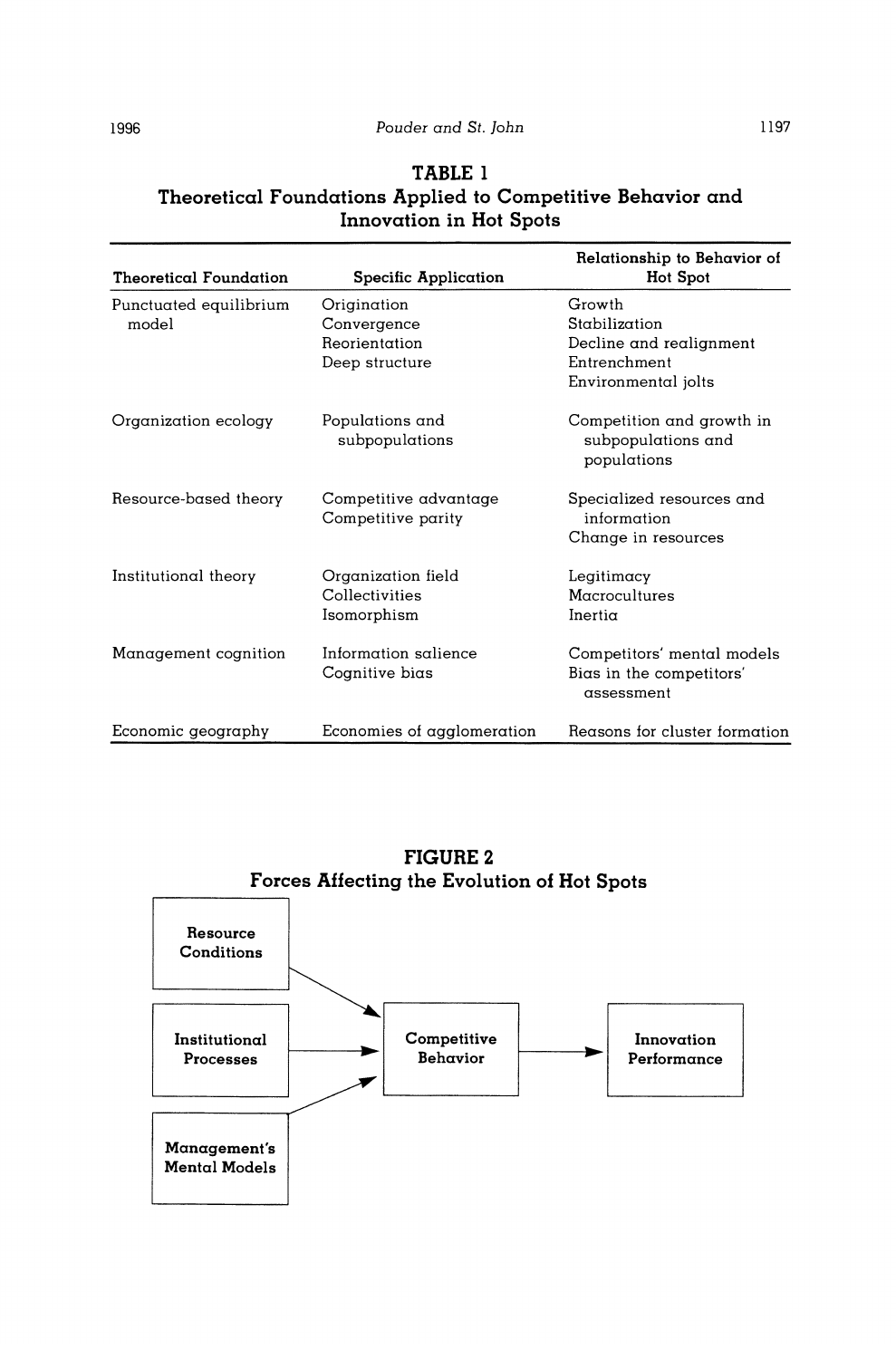organizational populations would not be homogeneous, geographical proximity would play a role in competitive behavior, and birth and death rates for firms would vary systematically across locations (Baum & Mezias, 1992; Lomi, 1995). Firms clustered in one location would define a subpopula tion within the total industry population, face different resource availabil ity and competitive practices, and could evolve independently of other industry participants (Hannan & Carroll, 1992). The organizational ecology literature, therefore, supports the notion that geographically clustered firms may differ from firms outside the cluster regarding cost structures, competitive behavior, and performance over time.

 In the following paragraphs on the origination of hot spots, we use arguments from the resource-based theory of the firm, institutional theory, and cognitive theory to explain  $(a)$  why clusters form, (b) where clusters form, and (c) why the competitive behavior and innovation performance of clustered firms may differ from nonclustered firms within the same in dustry.

#### Early Resource Conditions

As Scott (1992) noted, it is difficult to identify the emergence of  $\alpha$  cluster before it occurs. Interest in identifying the precursor conditions has led researchers to study the location factors that would seem to catalyze the emergence of industry clusters: military bases, research universities, sci ence parks, international airports, venture capital firms, and recreational facilities (Markusen, Hall, & Glasmeir, 1986). Results about the role these factors play in the emergence of clusters have been inconclusive (Haug, 1991). For example, when only precursor location factors are considered, it remains unclear why the semiconductor industry developed in Silicon Valley (Scott, 1989). Stanford University provided engineering personnel and a high-technology industrial park. There were some preexisting elec tronics firms in the region, and there were many military and aerospace facilities as potential customers in the San Francisco Bay Area. However, equally favorable conditions existed elsewhere, such as in Phoenix, Ari zona, and Dallas, Texas (Scott, 1989).

 There seems to be an element of chance to the origin and initial location of geographical clusters of firms (Rauch, 1993). In some ways, clusters of firms are analogous to forests of trees. Although one cannot anticipate exactly when or where the first seed will land within  $\alpha$  field, once the seed is implanted, it is highly likely more trees will follow. Similarly, clusters of firms sometimes originate from a single fast-growing and successful new start-up firm (Saxenian, 1994). If several new firms spin off from  $\alpha$  common parent, or set of parents, then  $\alpha$  cluster of like firms could begin spontaneously (Maarten de Vet & Scott, 1992). For example, 31 semiconductor firms were started in Silicon Valley during the 1960s, and a majority could trace their lineage to Fairchild Semiconductor (Saxenian, 1994). In a survey of software firms in Washington state (a region with a high concentration of software industry employment and sales), Haug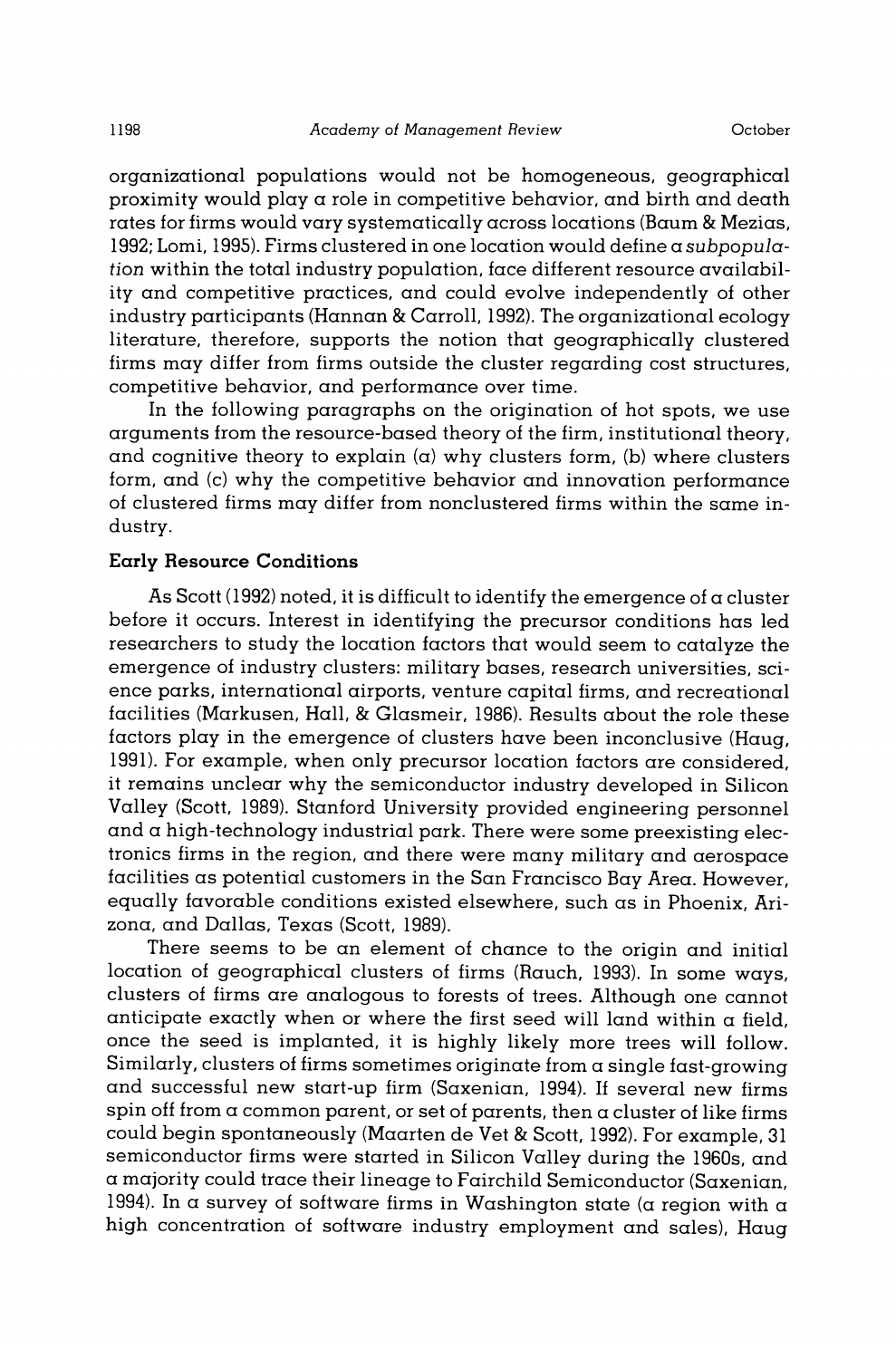(1991) found that 52% of new-firm founders were employed within the software industry in Washington before starting their own businesses. When firms are started by entrepreneurs who leave existing organizations, quality-of-life features, existing knowledge of suppliers, and familiarity with the labor market can play a role in the decision to stay in the region (Haug, 1991).

Once the initial site is implanted-through spontaneous spin-off or location factors—there are compelling economic and institutional reasons for new start-ups to continue to locate near competitors. As the first firm becomes successful, qualified suppliers, skilled workers, and informed investors become available, which lowers the cost of entry for subsequent firms, making the area relatively more attractive than other areas. These cost advantages within the cluster are called agglomeration economies (Rauch, 1993; Scott, 1992). Agglomeration economies encourage growth in numbers of new firms, which are either attracted by the technical and resource base or created from spin-offs in the region (Melecki, 1985). As Scott noted:

> Because the growth of any complex also brings about a combi natorial extension of the set of interfirm transactional possibili ties, the organizational flexibility of the whole system tends by the same token to increase. Individual producers are able to build and rebuild external contacts with increasing ease and speed, which means they can change all the more readily. The proliferation of increasingly more specialized producers in any given complex tends to result in continual reduction of the costs of production. (1989: 29)

#### Institutional Processes

 In addition to the benefits of lower costs and superior resources for clustered firms, firms also have an incentive to cluster to enhance legiti macy and avoid the liability of newness (Aldrich & Fiol, 1994; Singh, Tucker, & House, 1986). One primary method for enhancing legitimacy is to participate in interfirm relationships within the cluster (Scott, 1989). In high-technology hot spots, such as Silicon Valley, Route 128, the Scientific City in France, and the ceramics production complex in Sassuolo, Italy, competitors have formed intricate networks of interdependencies (Porter, 1990; Scott, 1989). They share ties to a research base such as a university (including consulting researchers, laboratories, and libraries), a skilled labor pool, a network of highly qualified suppliers, and a knowledgeable pool of venture capitalists (Bania et al., 1992; Maarten de Vet & Scott, 1992; Porter, 1990; Rees & Stafford, 1986; Scott, 1989). Efforts to create interrelation ships encourage the initial formation of the cluster, and these relationships hold the cluster together over time (Scott, 1989).

Groups of proximal rivals stimulate creation of a local infrastructure and expanded supply of skilled labor and resources (Porter, 1990). As groups of local competitors work quickly to create an industry's infrastruc ture and credibility, they derive cost and time savings through their affilia-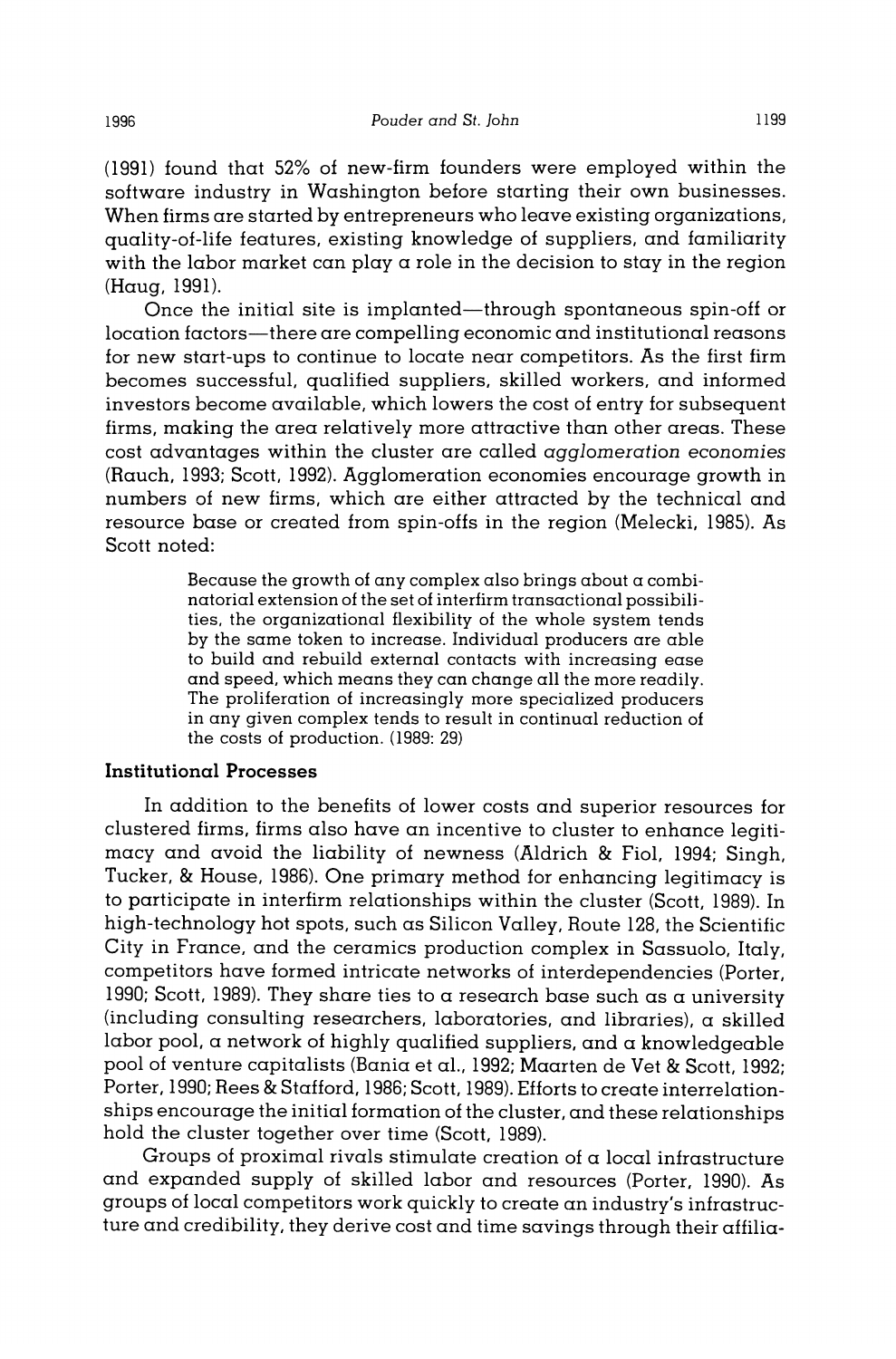tion and proximity (Porter, 1990; Scott, 1989). As the emerging industry subpopulation gains legitimacy within the region, access to capital and markets improves (Aldrich & Fiol, 1994; Suchman, 1995). Thus, with an increased number of organizations comes increased legitimacy (Hannan & Freeman, 1989).

 Therefore, once firms begin to amass in one area, they experience agglomeration economies and subgroup legitimacy that fuel growth of the cluster, and this is at the expense of growth among nonclustered firms. Clustered firms develop a form of first-mover advantage that discourages formation of other clusters or agglomerations (Scott, 1989, 1992). Although membership in the geographical cluster is not a requirement for participa tion in an industry, proximity lowers the cost and risk of firms' entering the industry and contracting for resources and services (Bania et al., 1992). These arguments lead to our first proposition.

> Proposition 1: During the origination phase of evolution, geographically clustered firms will experience greater cost economies and legitimacy than industry competitors that are outside of the cluster.

### Early Managerial and Organizational Mental Models

 In addition to the cost and access characteristics of the industry clus ter, there is a cognitive dimension as well. Within an emerging cluster, several factors create a propensity for managers and key technical em ployees to have similar cognitive frameworks or mental models.3 Building on research in top management cognition, we believe that the fact that managers and employees are all participating in the same industry sug gests they have similar industry experiences and technical training (Huff, 1982; Prahalad & Bettis, 1986; Spender, 1989). For example, in the case of managers and employees of a high-technology industry, specific technical education available at a few research institutions would create common or similar educational experiences and affiliations, and, in all likelihood, draw from a common age cohort. That individuals want to identify with and take part in the particular business opportunity suggests that their values and perceptions are similar (e.g., a propensity toward entrepreneur ship and risk taking). All of these factors work together, increasing the likelihood that the mental models of managers and employees are some what similar, even at the earliest stages of the hot spot formation.

 Once an agglomeration of firms has begun to form, the experiences of firms within the cluster would promote the continued evolution of similar mental models of strategists and managers. According to Gersick (1991), the experiences of firms in the early stage of innovation influence creation

 $^3$  Following Walsh's definition (1995: 286), we define a mental model or knowledge struc ture as "a mental template consisting of organized knowledge about an information environ ment that enables interpretation and action in that environment."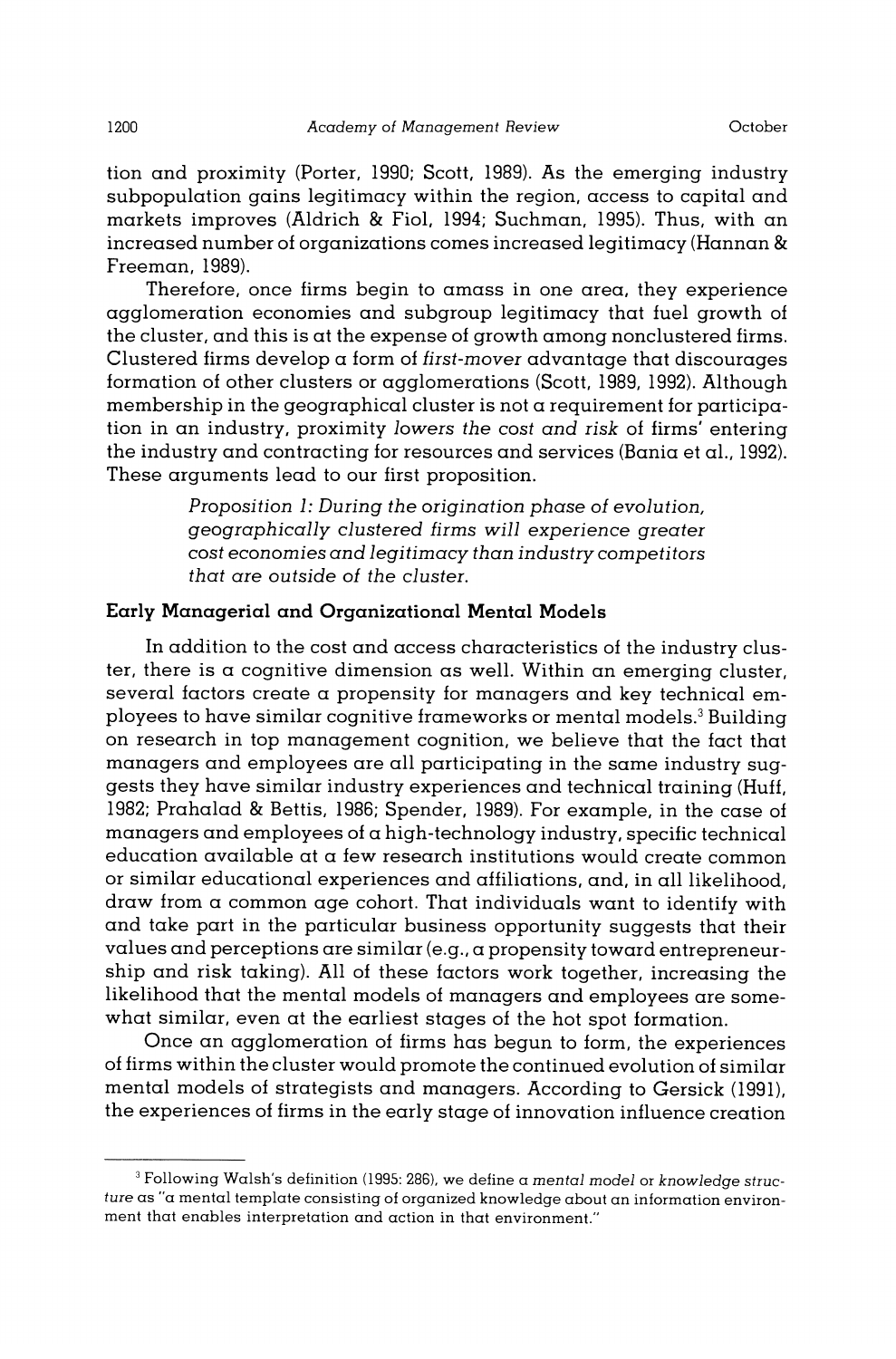of managers' deep structures and the cognitive frameworks, which, in turn, establish the competitive rules of the game. For example, managers are more attentive to the actions of firms in their subpopulation because segregating mechanisms that distinguish organizational subpopulations also act to focus the attention of managers (Hannan & Freeman, 1989; Haveman, 1993). In the case of clusters, geographical proximity and the attendant interdependent resource base act as segregating mechanisms.

 Several authors have identified geographical proximity as a segregat ing mechanism that influences managers' mental models of competitors. In describing such mental models, Porac, Thomas, and Emme (1987) proposed that these models will be more complex for frequent competitors and will incorporate focal categories of perceived organizational characteristics, including location, to discern competitors from noncompetitors. Porac, Thomas, and Baden-Fuller (1989) provided indirect evidence for the previ ous research, noting that psychological segmentation of competitors in the Scottish knitwear industry was supported by the industry's geographical homogeneity.

 In geographical clusters, proximity makes information about local competitors more available because managers are better able to scan the activities of local competitors compared to the activities of outside competitors. Frequent social and professional interactions, dependence on  $\alpha$  common supplier base, and recruitment from  $\alpha$  common, highly mobile professional labor pool would lead to a high level of information exchange among managers and an awareness of the capabilities of local competi tors (Porter, 1990; Reger & Huff, 1993; Saxenian, 1994; Scott, 1989). Moreover, the face-to-face interaction that underlies these forms of information ex change is superior for interpreting social cues, capturing psychoemotional reactions, and resolving uncertain and ambiguous issues (Nohria & Eccles, 1992). Information available to managers about local competitors' innova tive activities could be increased in a number of ways, which are further discussed in Table 2.

 As they face an expanding cluster of competitors, managers would also face limited memory capacity for storage and retrieval of information on competitors. In attempting to use limited memory capacity efficiently, managers will store information according to its availability (Tversky & Kahneman, 1973). Information that is readily available in memory can be linked to events and examples that dominate  $\alpha$  person's settings; such information and events are said to be salient (Fiske & Taylor, 1991). Consis tent with the greater availability of information on nearby competitors, managers in hot spots will find such information to be salient.4

 The previous discussion implies that the mental models of managers in clusters will be greatly influenced by their local competitors, thereby

 <sup>&#</sup>x27;Among the salient events selectively attended to and stored in memory are those that are sharply drawn, including the behaviors and outcomes of competitors (Keisler & Sproull, 1982).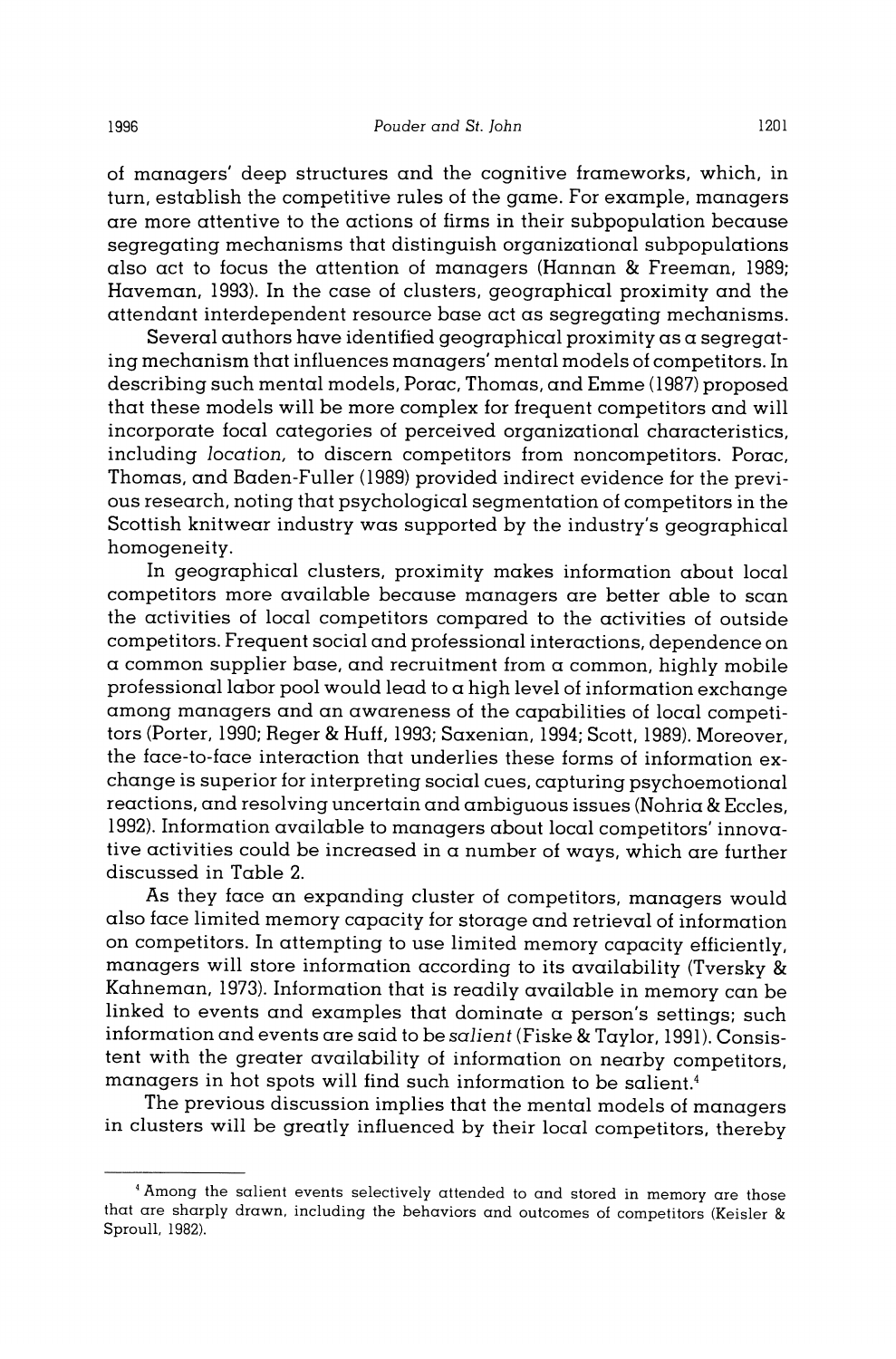### TABLE 2 Why Information About Local Competitors is More Salient

#### Mobile Labor Force

 Information about competitors' activity seeps from one firm to the next as mobile workers move from employer to employer within the cluster. Mobility and recruitment opportunities are greater within the cluster as managers seek available jobs rather distant jobs, which would uproot their families. For example, in Silicon Valley, 80% of semiconductor production engineers who quit their jobs moved to another firm in the local labor market (Angel, 1989). The availability of jobs increases job hopping and short job tenure (Saxenian, 1994). As Andy Grove of Intel said, "A popular joke about Silicon Valley is that all you have to do to change jobs is turn left instead of right when you come out of your driveway" (1987: 156).

#### Extrafirm Conversations

 Social interactions in the community can result in information spills and leaks about competitors' plans. Social interactions among proximate competitors take various forms: (a) common membership in political and religious organizations, country and athletic clubs, and community or business professional organizations, such as Rotary; (b) involvement in local arts, athletic, and civic groups, such as children's soccer; and (c) residence in the same neighborhoods, such as Bloomfield Hills, in which Detroit's competing automaker executives interact socially (Yates, 1984).

#### Cooperative Alliances

 Proximity to university, strategic, supplier, and government alliances means (a) frequent opportunities to discuss and observe competitors' activities (Scott, 1992) and (b) information being exchanged (spilled) through contacts among groups of scientists and engineers (Bania et al., 1992).

#### Direct Observation

 Firms may observe directly the capacity expansions, technological investments, and hiring efforts of competitors at nearby facilities, which provides clues to competitors' strategies.

#### Media

 Local newspapers, business journals, television stations, and radio stations will provide more detailed coverage of local competitors, which will increase the speed of response for firms that hear the publicity (Smith & Grimm, 1991).

 increasing opportunities for managers to generalize from the clustered subpopulation to the total industry population. These arguments are sup ported by organizational ecology theories of density dependence. As noted by Lomi (1995), founders of businesses will be more sensitive to local levels of legitimacy and competition because of their limited capacity to collect information on nonlocal competitors and the ambiguity of interpreting meanings from  $\alpha$  distance. In the context of innovation, this suggests that managers would increasingly focus on the innovative activity and capabilities of competitors inside the cluster.

 Managers and strategists outside of the cluster, in contrast, will be faced with similar limited memory capacities and incentives to develop simplified mental models, but they will be unlikley to focus on location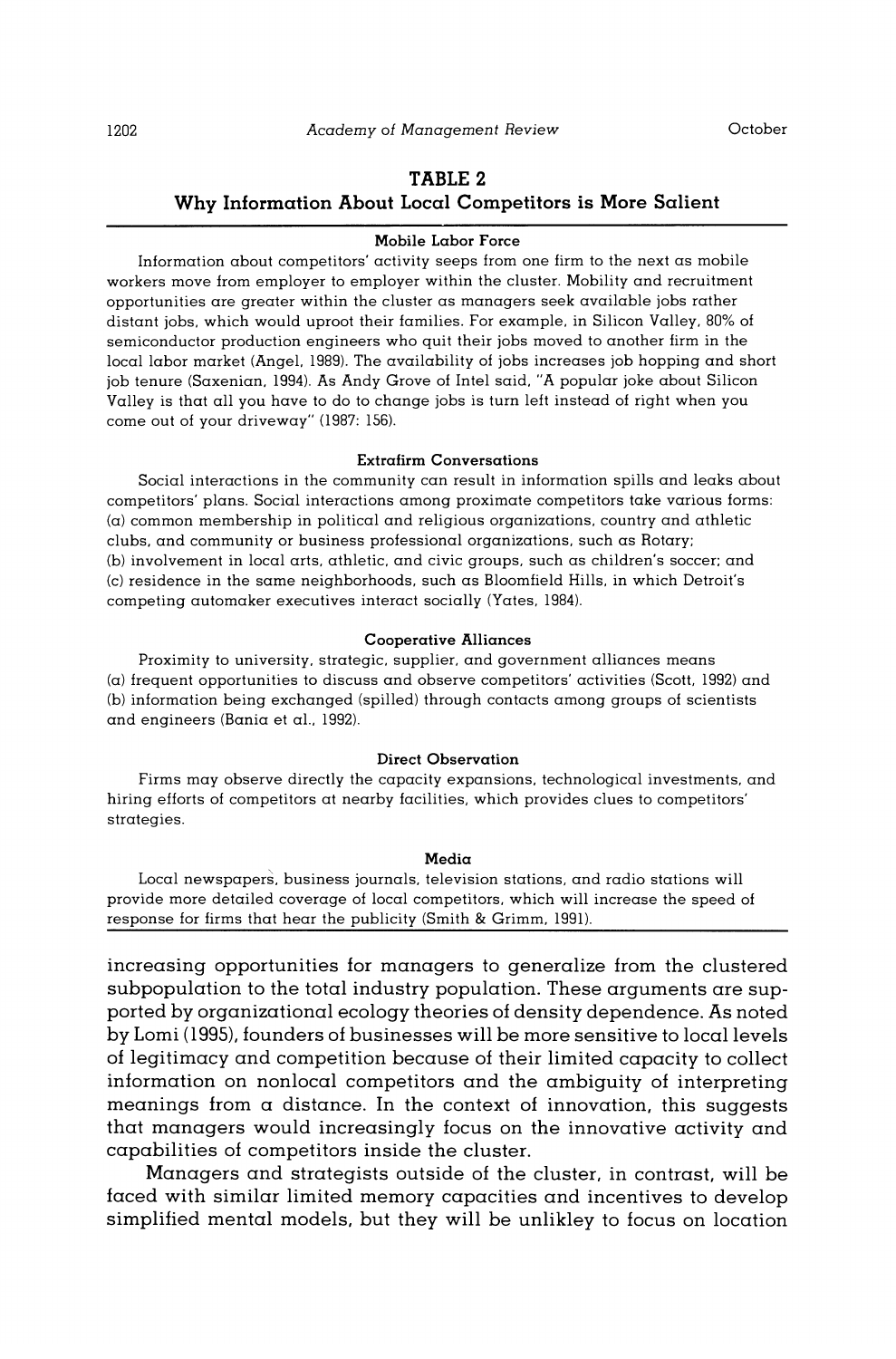and geography as the basis for that simplification. Outside the cluster, information about competitors inside the cluster will be less salient and less available. Although nonclustered managers and strategists will de velop simplified models, they will not simplify using  $\alpha$  common location frame of reference. As we show in subsequent sections, the mental models of clustered competitors will play a role in increasing innovation activity in the cluster in the short run, but they will undermine innovative activity in the longer run. The relationships provide a foundation for the following proposition:

> Proposition 2: During the origination phase, managers of clustered firms will be more attuned to the strategies and capabilities of competitors inside the cluster com pared to competitors outside the cluster. Managers of nonclustered firms will not show a similar tendency.

### Competitive Behavior and Innovation

 What are the implications of these resource conditions, legitimizing processes, and mental models for competitive behavior and innovation during the formation phase of hot spot evolution? The shared resource base, agglomeration economies, increased legitimacy, prevalence of sim plified mental models, and the salience of local competitor information create a dynamic environment, which we argue is characterized by in creasing numbers of clustered firms, emergence of the hot spot identity, a tension between cooperation and intense competition, and high levels of innovation.

 Competitive behavior. As proposed in the previous section, competitors within the cluster will experience agglomeration economies that provide access and cost advantages that are not available to nonclustered competi tors. Furthermore, the established regional infrastructure of research, sup pliers, and labor would make entry and spin-off easier within the cluster than outside the cluster (Porter, 1980; Saxenian, 1994). In keeping with the logic of the resource-based view, competitors outside the region will face higher costs when recruiting and relocating highly specialized employees and when transacting with suppliers and researchers (Grant, 1991; Porter, 1990). They will find it difficult to imitate the complex routines involved in the infrastructure of the clustered subpopulation and will face more imperfect information than clustered firms when assessing the value of industry re sources and innovation opportunities (Barney, 1991; Grant, 1991).

 The agglomeration economies and shared resources available to firms within the cluster are not a source of competitive advantage for specific clustered firms. Instead, once exploited, they help ensure the survival of clustered firms by creating competitive parity (Barney, 1991) and increas ing the probability of economic survival of the cluster as a whole (Porter, 1980). Competitors outside of the cluster would not have access to the cost advantages and enhanced legitimacy of agglomeration, and they would struggle to maintain competitive parity with the clustered competitors.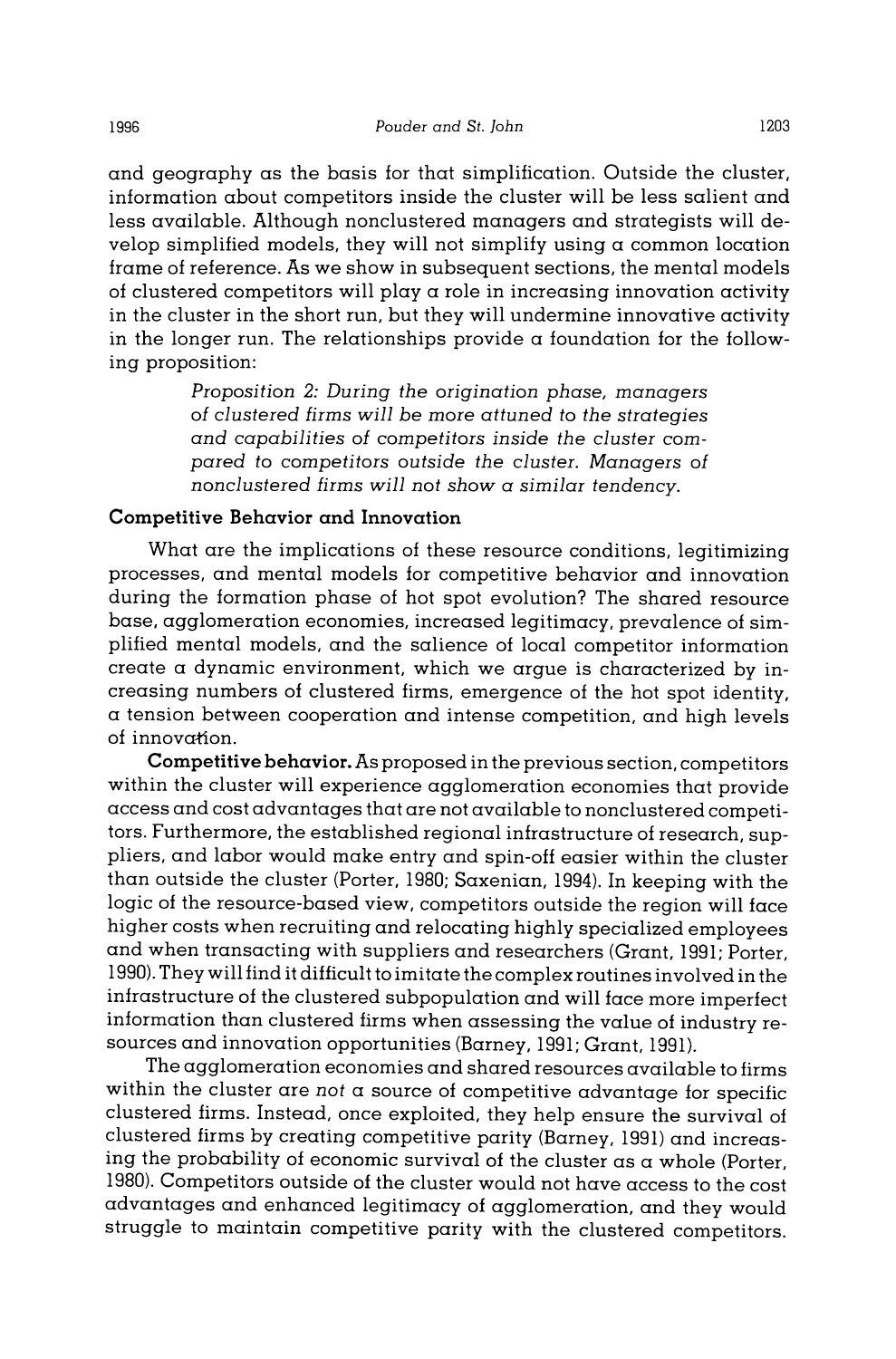The preferential growth conditions within the cluster would result in faster growth for firms within the cluster, leading to the hot spot identity.

> Proposition 3: During the origination phase, the rate of growth in numbers of competitors within the cluster will exceed the rate of growth in numbers of competitors out side of the cluster, leading to the hot spot identity.

 Industry innovation. During the early stage of hot spot formation, conditions are ripe for high levels of innovation. Three forces work to center industry innovation activity within the hot spot:  $(a)$  the increasing number of competitors within the hot spot, many of which are created as spin-offs; (b) the proximity and shared resources among competing firms within the hot spot; and (c) the mental models that emphasize the resources and capabilities of hot spot competitors.

 Because new spin-offs are often created in response to an unfilled market need (Haug, 1991), spin-offs are likely to maintain similar supplier and resource arrangements within the cluster to take advantage of ag glomeration economies, but they will compete through a strategy that emphasizes differentiation from other hot spot competitors (Baum & Mezias, 1992). If created by spin-off, the clustered firms are predisposed to a higher level of knowledge about the capabilities and strategic intent of local competitors (Carroll, 1993), which serves as an accurate form of competitive intelligence and can focus the differentiation and innovation efforts of those firms.

 Proximity, shared resource arrangements, and an emerging hot spot identity would also contribute to a heightened innovative environment. Clusters are able to harness local pride as a motivating force that ener gizes firm behavior (Porter, 1990). The entrepreneurial spirit fostered by the large number of spin-offs and start-up firms would fuel a culture of innovation and fast change. Also, the emerging network of alliances among the labor pool, suppliers, idea generators, and competitors would stimulate an environment of creativity and idea exchange (Saxenian, 1994). Finally, formal and informal information exchange among competitors, suppliers, and other related businesses would leak information about competitors and their innovation practices (Baum & Mezias, 1992; Saxe nian, 1994), contributing to firms' well-developed competitive intelligence within the cluster (refer to Table 2).

 When the salience of information on local competitors intensifies, managers should have richer mental models of competitors' activities inside the cluster compared to competitors' activities outside the cluster. Deeper knowledge of local competitors and their innovative strategies will enable managers to focus their attention on developing innovations that compete more effectively with local competitors than with outside competitors. To the extent that salience dictates a dichotomy in innova tive strategies, managers will have two mental models of competitors' in novative strategies-one for hot spot competitors and one for outside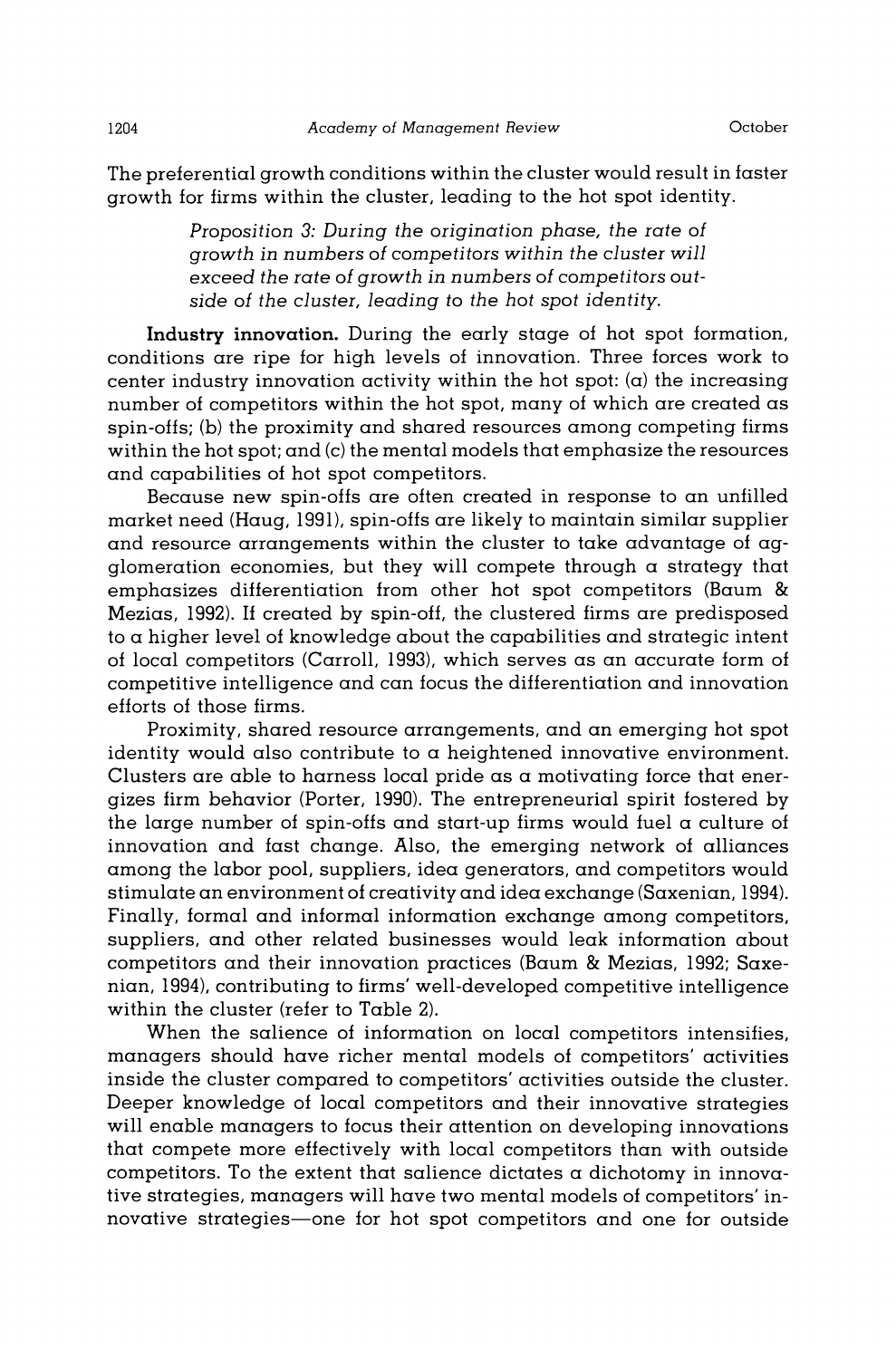competitors. Intense competition and rich mental models would lead to high levels of innovation within the hot spot.

 Arguments for intense local competition leading to high levels of innovation within the hot spot are also supported by organizational ecol ogy theory. According to organizational ecology, the intensity of competi tion among firms is largely a function of the similarity in resource require ments (Hannan & Carroll, 1992; Hannan & Freeman, 1989). Although the origination phase of hot spot evolution may be marked by cooperation among competitors to gain legitimacy (Aldrich & Fiol, 1994; Suchman, 1995), research suggests that the relationships would likely deteriorate, leading to increased competition and spurring industry-level innovation (Van de Ven & Garud, 1989). Because firms within the cluster compete directly for human, financial, and technological resources, competitive intensity will be higher within the hot spot than among clustered firms and nonclustered firms. Furthermore, the speed, completeness, and accuracy of competitive intelligence among firms within the hot spot, described previously, will allow them to outperform their outside competitors in assessing opportunities for differentiation. Consequently, we would ex pect the following:

> Proposition 4: During the origination phase, clustered firms will be responsible for an increasing proportion of industry innovations, compared to nonclustered competitors.

 The resource conditions, institutional processes, and mental models affect ing competitive behavior and innovation during the origination phase are summarized in Figure 3.

### THE CONVERGENCE PHASE OF HOT SPOTS

 According to the punctuated equilibrium model, convergent periods were described by Tushman and Romanelli (1985: 173) as consisting of "long time spans of incremental change and adaptation which elaborate structure, systems, controls, and resources toward increased coalignment [during which] inertia increases and competitive vigilance decreases" (1985: 215). As Gersick (1991) noted, organizations will make adjustments that preserve their deep structures against internal and external sources of influence. However, many of the assumptions that underlie the deep structure change with growth and success. Although  $\alpha$  clustered group of competitors may continue in convergence indefinitely, its role as a hot spot with faster-than-average growth and disproportionate innovative ca pacity is likely to decline. As we show in the following sections, as time passes, the agglomeration economies and access advantages may erode, and the simplified cognitive frameworks managers used to analyze com petitors may no longer represent the most essential phenomena.

### Convergence and Resource Conditions

 During the origination phase, firms within the hot spot experience agglomeration economies and the other benefits attached to belonging to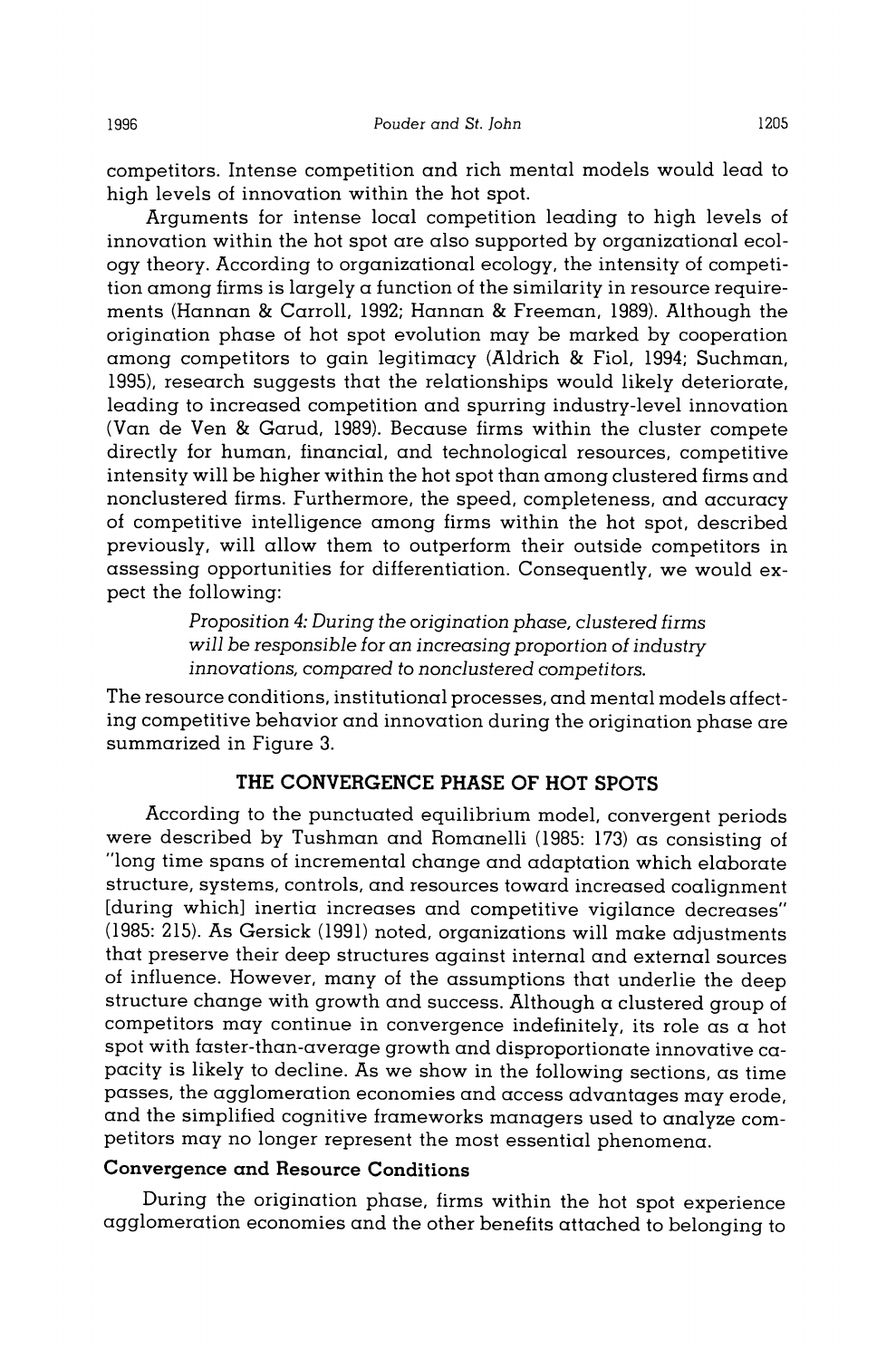

 FIGURE 3 Forces Affecting the Evolution of Hot Spots During

 the cluster. As the cluster grows, however, size, congestion, and saturation within the hot spot may begin to "choke off" the agglomeration economies. Diseconomies of agglomeration may occur as the cost of living, real estate prices, and salaries of technical personnel rise (Arthur, 1990; Grove, 1987). The abundance of venture capital may create constant start-ups and  $\alpha$  short-term orientation to investments (Grove, 1987). As the overall industry moves through a life cycle, typified by increasing standardization, the requirements for the technical and financial resources (university, venture capital firms) of the hot spot are reduced, which makes other locations relatively more attractive (Melecki, 1985). The economies of agglomeration can be undermined in much the same way that manufacturing facilities that are too large move from economies of scale to diseconomies of scale, and urban areas often grow beyond the ability of the infrastructure to adapt. The first-mover advantages that accrued to the first cluster are gradually eroded as outside competitors gain strength in the population.

> Proposition 5: Over time, the agglomeration economies in the hot spot will erode, and the hot spot firms will experience cost economies similar to competitors outside of the hot spot.

### Convergence and Managers' Mental Models

 Managers in hot spots face an expanding field of local competitors during the transition from origination to convergence. For reasons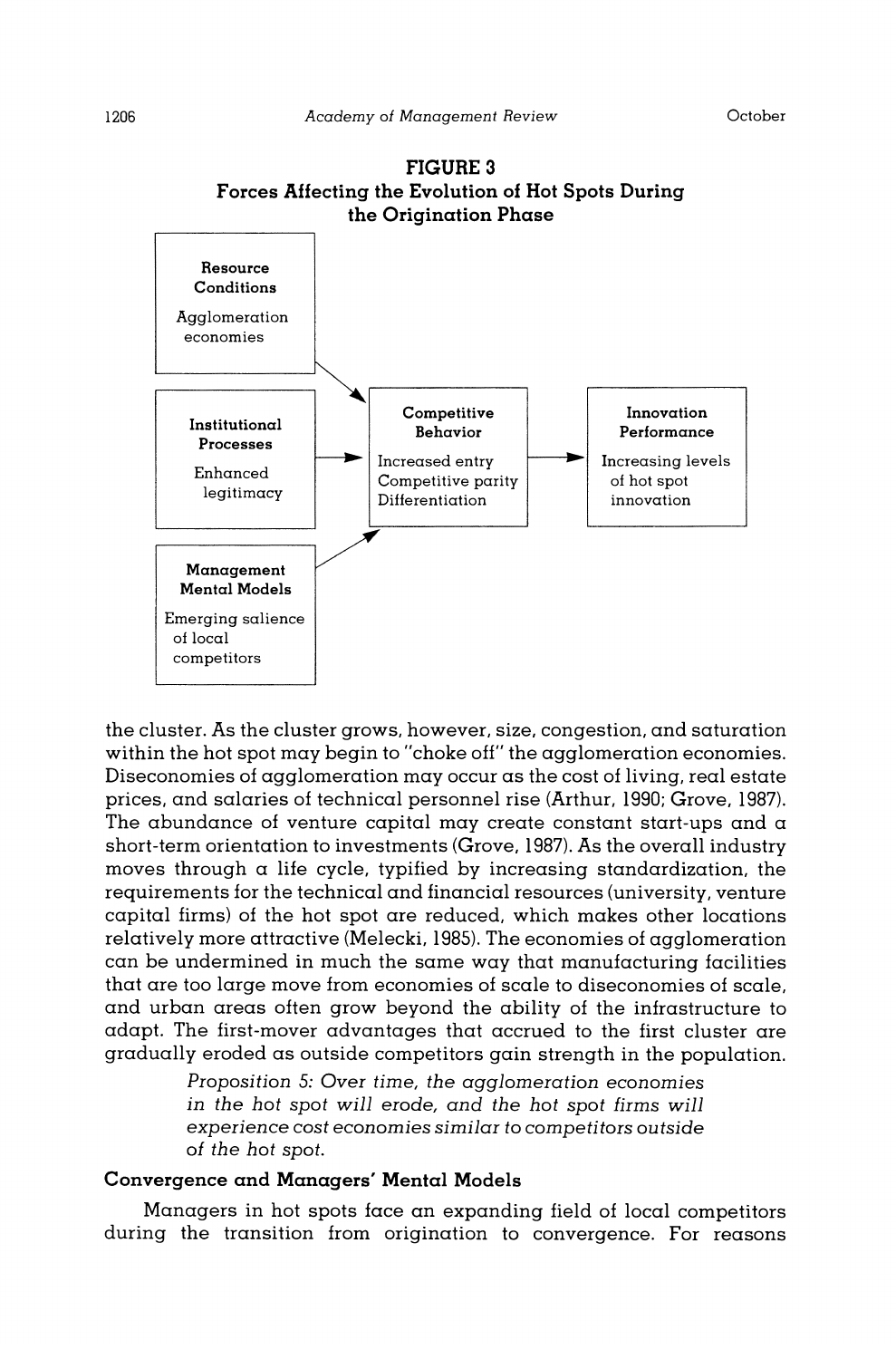discussed in Table 2, their access to and awareness of local competitors would grow over time. The ease of social interaction and observation afforded by proximity increases the availability and richness of informa tion on local competitors. Because such information would be considered important and engaging, its effect is likely to be salient (Sullins, 1989). Clustering salient competitor attributes in their mental models allows managers to simplify cognitive complexity while enriching their infor mation about important competitors (Porac et al., 1987; Reger & Huff, 1993). Managers in hot spot firms, then, use mental models to narrow the focus of competitors and to provide rich information on local compe titors.

 Mental models based primarily on local competitors will be biased to ward those competitors; at the same time they will direct attention away from outside competitors. Consequently, as local competitors increasingly dominate the perceptions of managers in the hot spot, competitors outside of the industry will be subject to less rigorous scrutiny.<sup>5</sup> This intuition is supported by Porac and colleagues (1987: 74-75), who, in a study of retailers, noted that their "competitive moves will be primarily aimed at countering the tactics of firms within the same [competitive] category rather than firms in categories not scanned. [The competitive] focus of attention [is] locked in by the cognitive structuring effect of the business category so defined."

 Researchers in social cognition showed that, in addition to dominating perception, salient stimuli tend to polarize judgments without an individu al's awareness of the effects on subsequent judgments (Fiske, 1993; Mullen & Hu, 1988). Because managers within hot spot firms are exposed to the same sources of information, it is likely they will form similar perceptions of clus tered competitors' capabilities. As a consequence, competitive judgments arising from managers' mental models in hot spots become more homoge neous and reflect less awareness of outside competitors over time. By not updating their mental models of competitors, managers will fail to incorpo rate information that conflicts with their established perceptions.

 As noted previously, managers in firms outside of the hot spot also will simplify their mental models and direct their attention toward salient competitor attributes. However, one key issue distinguishes the nature and effect of simplification of mental models for managers inside and outside the hot spot. In the absence of proximity, managers outside the hot spot will develop their own ways to simplify their mental models based on competitor and market attributes that are most salient to them. One manager may focus on major market shareholders, whereas another may focus on competitors that supply a particular customer segment. In

 <sup>&#</sup>x27;Of course, as inferred from the previous discussion, there are greater opportunities for network interaction with outside competitors in the growing hot spot. More suppliers, customers, professional societies, social organizations, and so on, will be found outside of the cluster in later stages of growth compared to earlier stages of growth. However, these opportunities would be overshadowed by the overall ease with which proximity facilitates social and professional interaction among competing firms in the hot spot.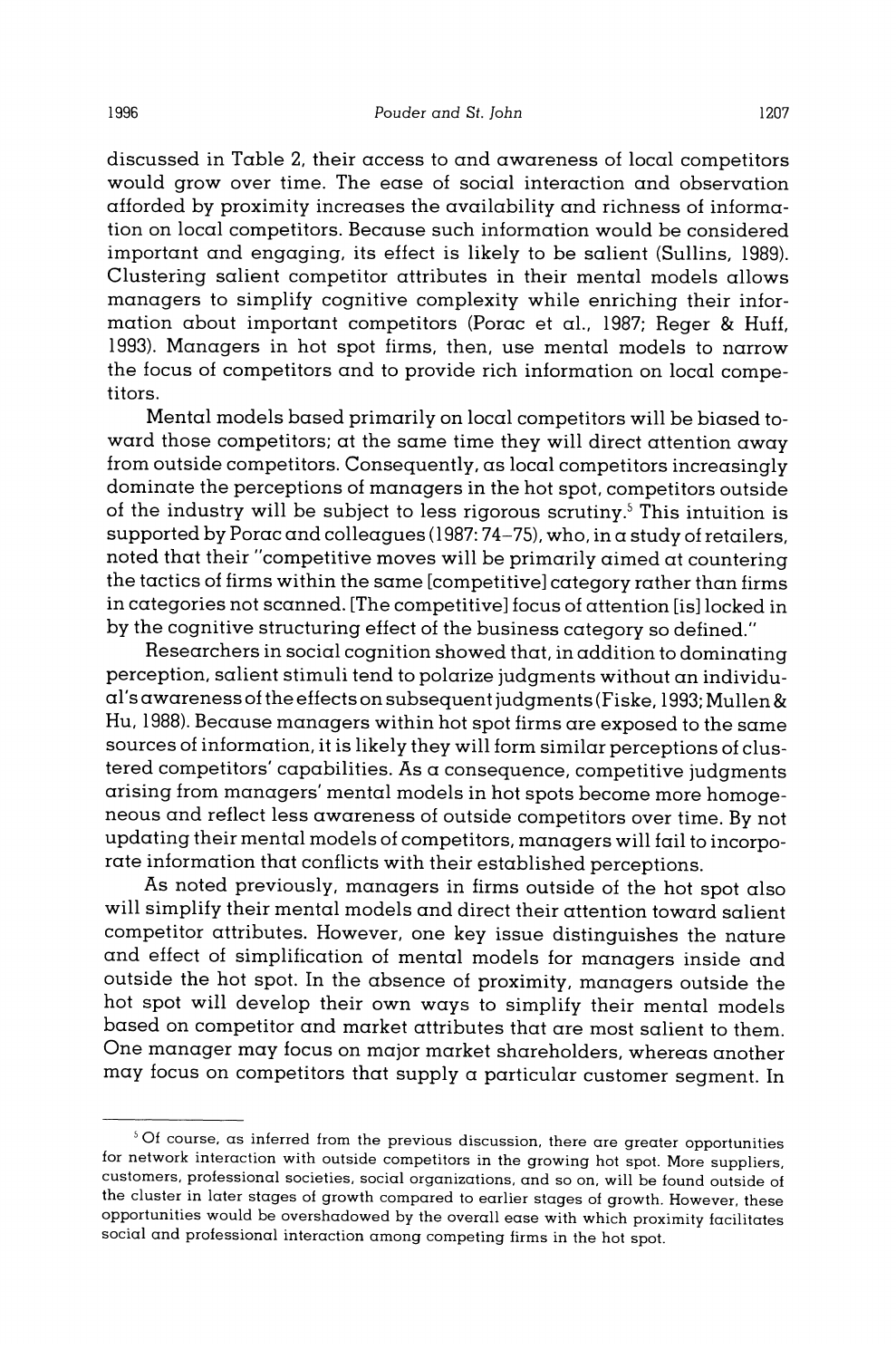other words, managers outside the hot spot will be more likely to develop different mental models of competition. Managers inside the hot spot, influenced by the salience of information on local competitors, will tend to develop similar perceptions about competitors. Managers outside the hot spot are less likely to form homogeneous perceptions.

> Proposition 6: During the convergence phase, the mental models of strategists within hot spot firms will exhibit biased assessments of competitors' capabilities and place too much emphasis on hot spot competitors and too little emphasis on non-hot spot competitors. Managers outside the hot spot will not exhibit the same bias.

> Proposition 7: During the convergence phase, strategists within hot spots will be more homogeneous in their per ceptions about competitors and industry opportunities than will managers outside of the hot spot.

### Convergence and Institutional Processes

 When the homogeneous mental models shared among hot spot man agers are aggregated to the level of firms, the result is what Abrahamson and Fombrun described as a macroculture, the "relatively idiosyncratic, organization-related beliefs that are shared among top managers across organizations" (1994: 730). Abrahamson and Rosenkopf (1993) proposed that interdependent networks of competitors, called collectivities, experience close to full information about the organization processes and innovation capabilities of competitors, which encourages imitation. Zander and Kogut (1995) found that a key determinant of the time to imitation of an innovation is the extent to which knowledge of processes is common among competi tors within the industry. Given the high level of awareness among competi tors within the hot spot and their tendencies to monitor closely firms that are viewed as direct competitors (Haveman, 1993; Porac & Thomas, 1990), imitation is likely.

 As researchers of interorganizational networks have observed, the collectivity of hot spot firms would be governed by norms of acceptable conduct. These norms would be institutionalized through patterns of social and professional interactions (see Table 2), human resource training and selection, and generally accepted rules of the game that have evolved over time (Porac & Thomas, 1994). The mental models that capture those organizational forms would be one important component of the collec tive mindset, or macroculture, embedded within the hot spot (Porac & Thomas, 1994).

 This collective mindset creates the preconditions that make the hot spot firms susceptible to institutional forces that encourage homogene ity. At this point in the evolution of the hot spot, the competitors, sup pliers, local communities, labor force, venture capitalists, and research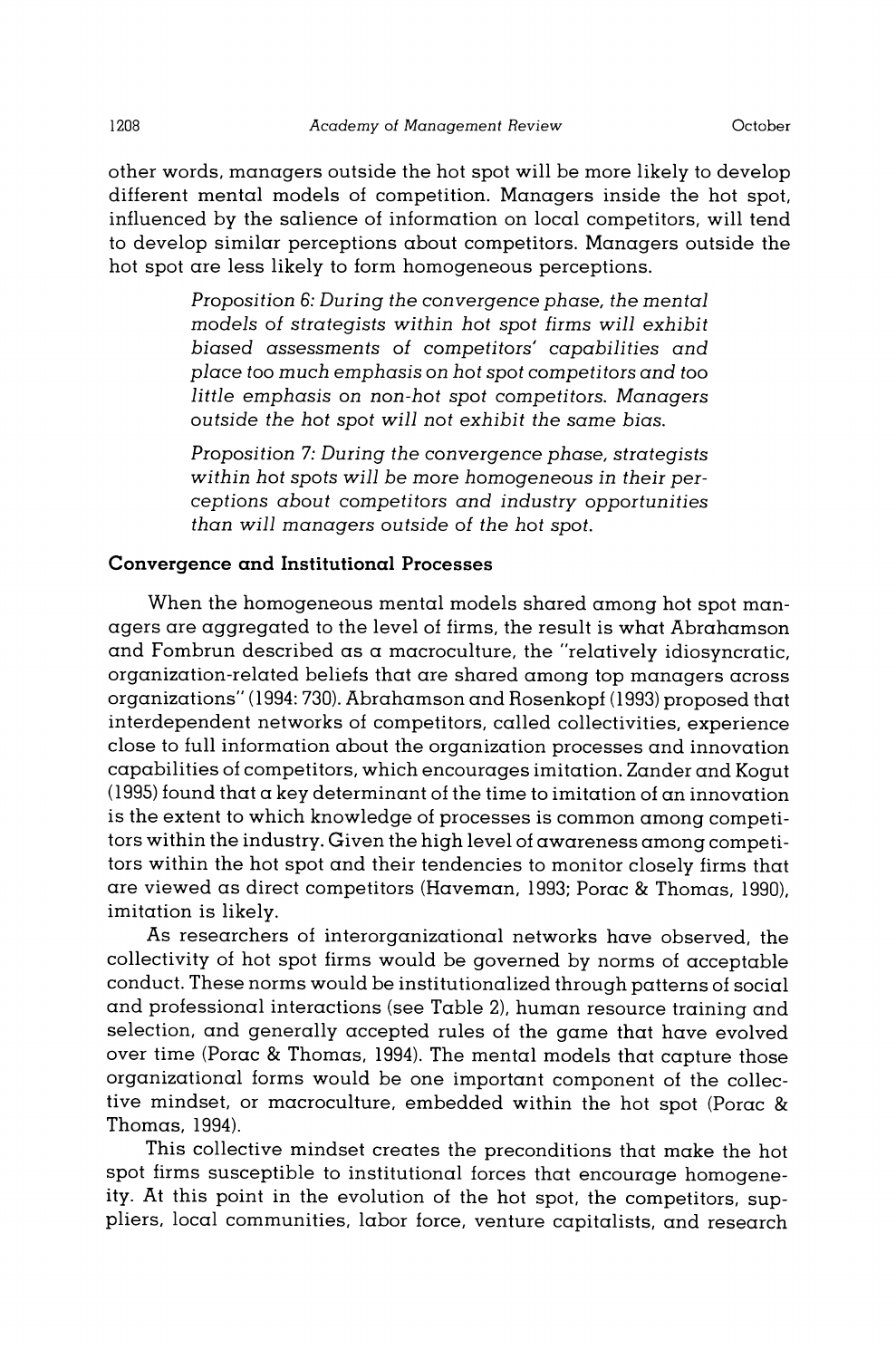community begin to exhibit the structure of an organization field. DiMaggio (1983) described an organization field as involving four elements, all of which are exhibited within hot spots:  $(a)$  increased interaction among organizations in the field, (b) emergence of dominant competitors and patterns of coalition, (c) increased information, and (d) mutual awareness of involvement in  $\alpha$  common enterprise, or  $\alpha$  group identity.

 Once the field is created, uncertainty and institutional pressures work to make the organizations more alike. Uncertainty about technologies and markets encourages a pattern of conformity through imitation, known as mimetic isomorphism (DiMaggio & Powell, 1983). When faced with uncer tainty, firms will economize on search costs (Cyert & March, 1963) and imitate the actions of other organizations (Haveman, 1993). Hot spots, which are often associated with high-technology industries and are, by our defi nition, fast growing (during the origination phase), experience high levels of technology and market uncertainty. Hot spots, therefore, will likely experience mimetic isomorphism as firms respond to that uncertainty.

 The hot spot context is also susceptible to exaggerated forces of coer cive isomorphism. Coercive isomorphism occurs when procedures, con trols, and structures within the organization field create institutional pres sures for conformity (DiMaggio & Powell, 1983). Within hot spots, the common set of goals, processes, and systems of the suppliers, researchers, and venture capital firms work to create homogeneity. For example, a dominant local supplier may be capable of meeting a particular quality standard; therefore, all local competitors achieve that level of input qual ity. The venture capital firms expect a certain strategy and plan for fund ing, so strategies and plans of firms within the cluster begin to take on similar characteristics.

Finally, the hot spot, because of its identity with a particular research university and community, may be susceptible to pressures for normative isomorphism (DiMaggio & Powell, 1983). If many of the contract researchers and new employees are recruited from the local university and the local competitors, they will tend to define problems and filter information in the same way (DiMaggio & Powell, 1983).

 In the origination phase of industry evolution, the benefits of confor mity are legitimacy, stability, access to resources, and the ability to attract skilled personnel (Oliver, 1991), all of which provide competitive advan tages to the hot spot firms and contributed to the growth and innovation advantages we proposed for the origination phase. Over time, however, the institutional processes cause firms to fail to exercise full strategic choice (Oliver, 1991) and to be constrained in their ability to change (Di- Maggio & Powell, 1983; Powell, 1991).

 Viewed in this way, the strategic myopia associated with competitors' blind spots is a collective process (Abrahamson & Rosenkopf, 1993). Homo geneity of managers' beliefs within the macroculture leads to similarities in competitive positions, which leads to insularity, sluggishness, and failed attempts to innovate (Abrahamson & Fombrun, 1994). As described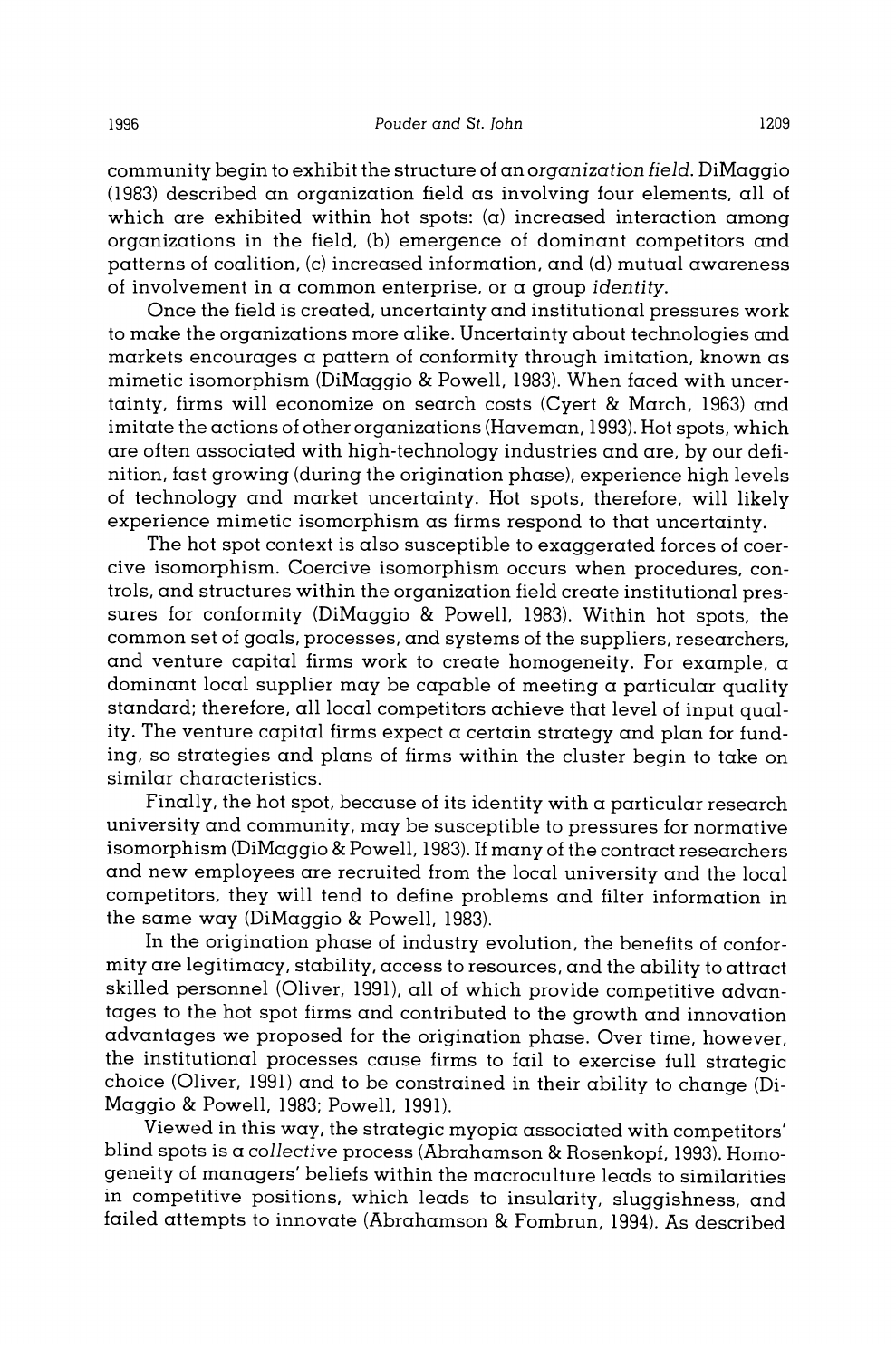by Yates (1984), these outcomes were evident for U.S. automakers during the late 1970s and early 1980s. The complacent and insular "collective Detroit mind" was homogenized by the perception that outside (specifi cally, Japanese) competitors were essentially nonexistent and posed no threat to U.S. automakers. Despite the consumers' changing preference for small cars, Yates pointed out that

> isolated in their Warren and Dearborn enclaves, the American experts continued to delude themselves into thinking that the old verities of the American marketplace would prevail. In their hearts, they believed that the once-sizzling love affair between Detroit and the car buyers of the nation could be rekindled. (1984: 31)

#### Competitive Behavior and Innovation

 As the hot spot moves through the convergence phase, the economies of agglomeration and the need for legitimacy that drew new firms to the region and provided the cluster with a collective cost and access advan tage erode (Proposition 5). Consequently, firms will be no more likely to enter the cluster than to begin business elsewhere. Spin-offs will be no more likely to happen in the cluster than outside of the cluster. In terms of cost structures, resource access, and patterns of competitor entry and exit, the hot spot and the larger industry population will reach parity, and there will be no collective advantage for the cluster. In essence, the pat terns of growth for both the cluster and the larger industry population will align.

> Proposition 8: In the convergence phase, the hot spot industry subpopulation will stabilize compared to the larger industry population, experiencing similar pat terns of entry and exit.

 Although entry and exit will stabilize, firms inside and outside of the hot spot will continue to differ in their susceptibility to institutional pressures for isomorphism, as described previously. The transition toward homogeneity, supported by managers' biased mental models and institu tional forces that encourage imitative competitive behavior, will lead to a decline in the collective level of innovation coming from the hot spot over time. Competitors outside of the hot spot that are not part of the collectivity will not be part of the dysfunctional macroculture and will be physically separate from the localized sources of isomorphism. The iden tifiable organization field of the clustered firms will continue to evolve along a parallel but separate trajectory (Powell, 1991) from nonclustered firms.

 As the convergence phase is fully realized, the following outcomes can be expected: (a) firms will not distinguish among local competitors, thereby homogenizing perceptions of strategic options and their strategic actions (Reger & Huff, 1993); (b) biased cognitive assessments and insular ity will perpetuate homogeneous macrocultures (Abrahamson & Fombrun,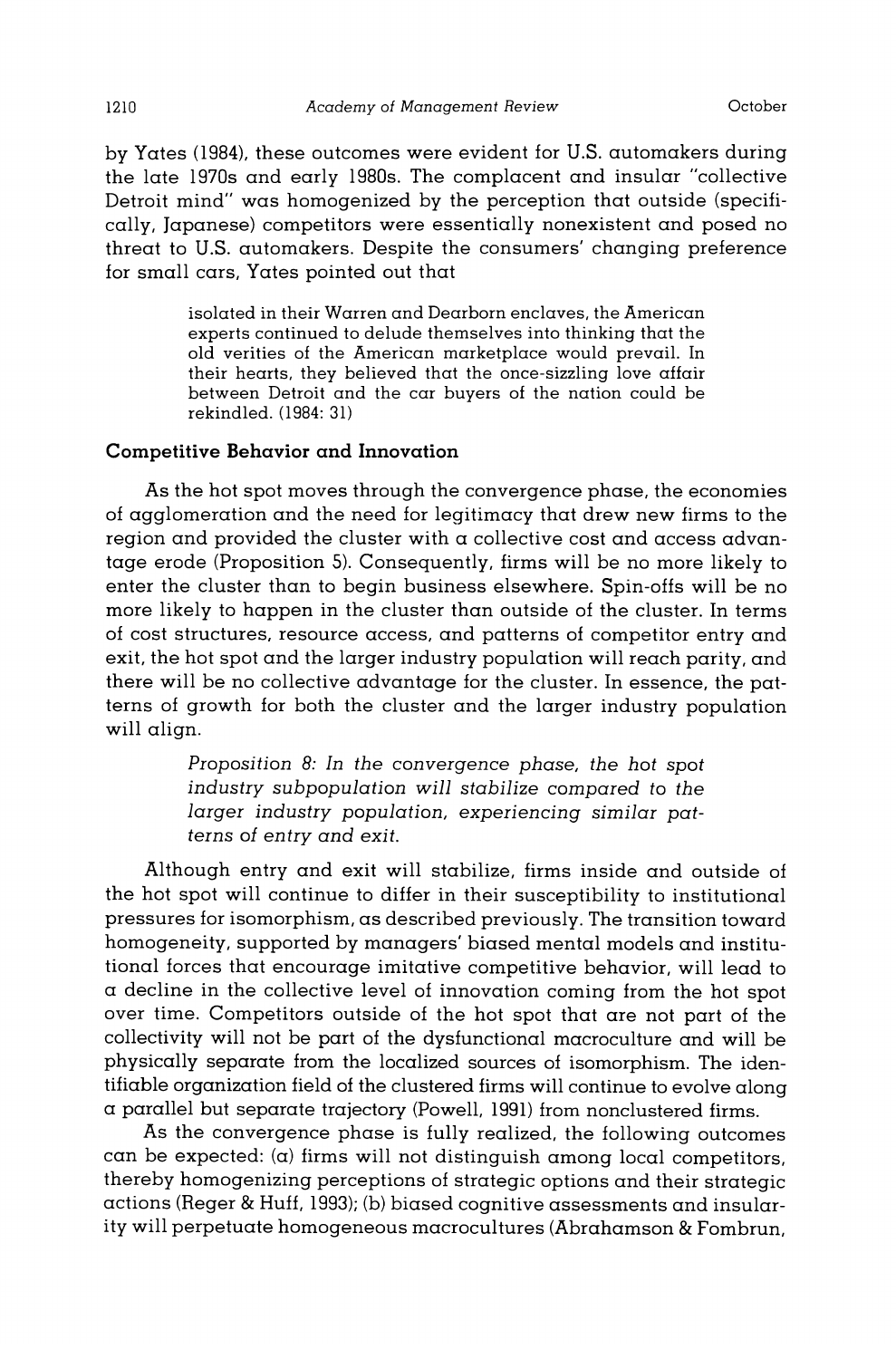1994), (c) institutional forces will encourage homogeneity and inertia (Di- Maggio & Powell, 1983), (d) the deep structure, despite changes in competi tor and market conditions, will perpetuate convergence, increase inertia, and decrease competitive vigilance (Tushman & Romanelli, 1985); (e) man agers will perpetuate the mental model, which becomes more distorted over time, and create competitive blind spots (Porter, 1980); and (f) firms will create fewer innovations because of the homogeneity, inertia, and dysfunctional macroculture.

> Proposition 9: During the convergence phase, hot spot firms will exhibit higher levels of organizational inertia and imitative competitive behavior compared to out side competitors.

> Proposition 1O: During the convergence phase, the collec tive level of innovation emanating from the hot spot will decrease over time.

 The resource conditions, institutional processes, and mental models influencing competitive behavior and innovation in the convergence phase are shown in Figure 4.

### FIRM-LEVEL REORIENTATION WITHIN FORMER HOT SPOTS

As we stated previously, convergence of clustered firms within a larger industry population can continue indefinitely. Once the relative rates of

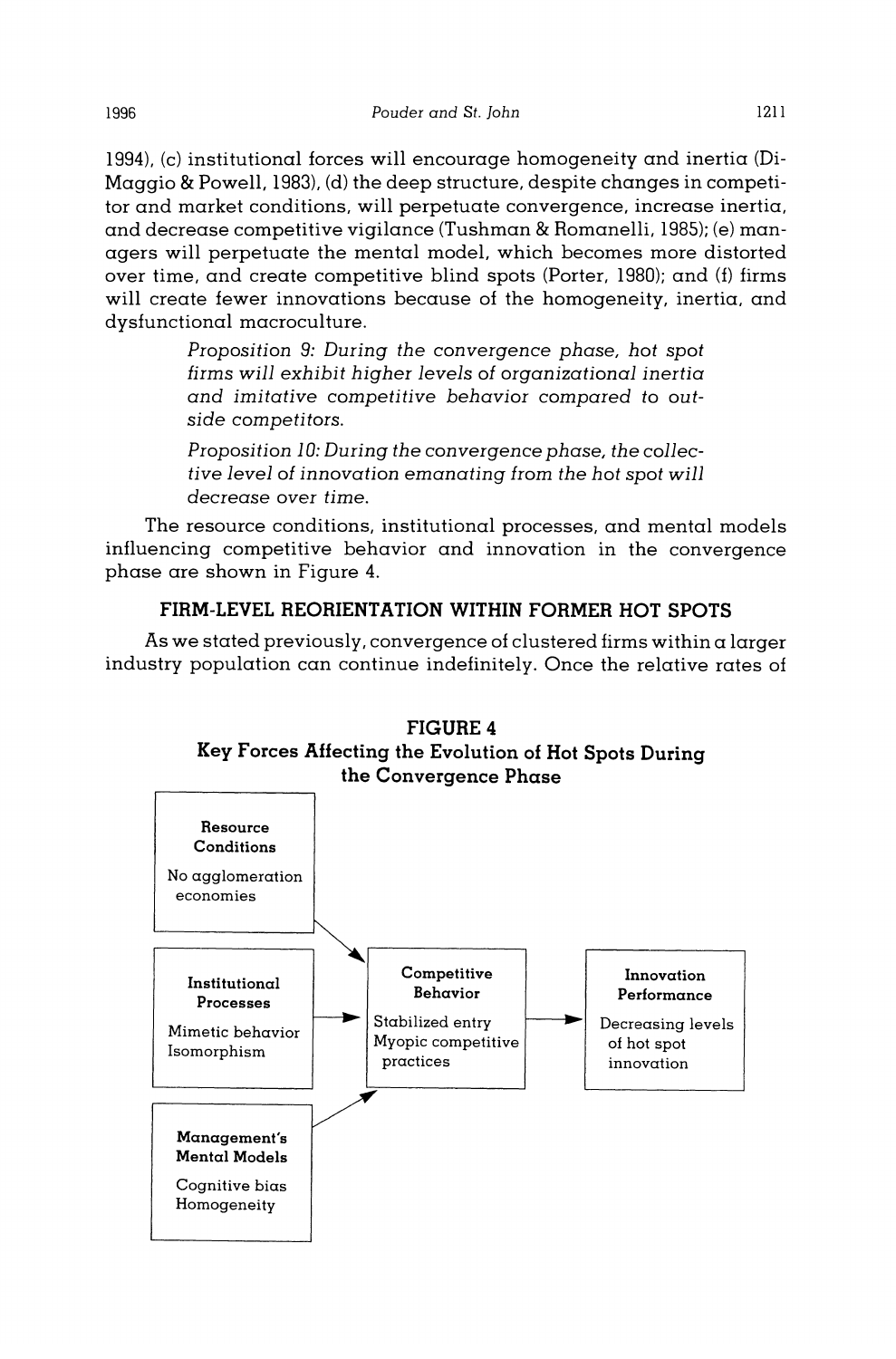growth and innovation stabilize for firms inside and outside of hot spots, the cluster will no longer fulfill the definition of  $\alpha$  hot spot in terms of growth, but it will continue to survive as a tight cluster of competitors. The Dalton, Georgia, cluster of carpet makers and the Hickory, North Caro lina, cluster of furniture makers, for example, have existed for decades, but they are neither more faster growing nor more innovative as a group than are their nonclustered competitors.

 The punctuated equilibrium literature and discussions of cognitive bias in industry assessment support the notion that periods of crisis or shock often precede fundamental changes in the deep structure of firms and their realignment of perceptions with actuality (Gersick, 1991; Tush man & Romanelli, 1985; Zajac & Bazerman, 1991). Following a long period of convergence, firms are susceptible to a significant environmental jolt, such as a technological shift, emergence of new competitor groups and methods, or significant changes in market demand. Environmental jolts will likely overwhelm the adaptive processes of organizations (Meyer, Brooks, & Goes, 1990) and initiate, for some firms,  $\alpha$  period of fundamental reorientation (Tushman & Romanelli, 1985). In the following sections, we argue that clustered and nonclustered competitors differ in their ability to anticipate and then react to industrywide jolts. Although some firms may reorient themselves successfully, and the region may continue to grow through other industries, it is likely the region will no longer be  $\alpha$ center of innovative activity for the former hot spot industry.

### Environmental Jolts

 Environmental jolts, or Schumpeterian shocks (Barney, 1991; Schum peter, 1934), tend to occur in three phases:  $(a)$  an anticipatory phase that includes perceptible warning signals,  $(b)$  a responsive phase when the primary impacts are absorbed, and (c) a readjustment phase (Meyer, 1982). As described by Meyer (1982), environmental jolts rarely threaten the sur vival of organizations that are aligned with their environments.

An organization's ability to anticipate  $\alpha$  shock is determined by the aggressiveness and accuracy of its environmental-scanning activities (Meyer, 1982). As established in our previous discussions, clustered firms in the convergence phase exhibit the characteristics of a macroculture, and they will conduct limited and biased searches for competitive information (Abrahamson & Fombrun, 1994). Although firms outside of the hot spot may suffer from limited environmental-scanning activities and may miss the signals of an impending jolt, for them, such widespread myopia is unlikely to exist. Therefore, clustered firms are more likely than nonclus tered firms to miss the signals that would warn them of an impending jolt.

An organization's ability to respond to a shock is influenced by the inter dependencies that are institutionalized through its structure and processes (Meyer, 1982). As previously described, geographically clustered firms often exhibit networks of interdependencies with local competitors, research in stitutions, suppliers, and associations, which originally enhanced legiti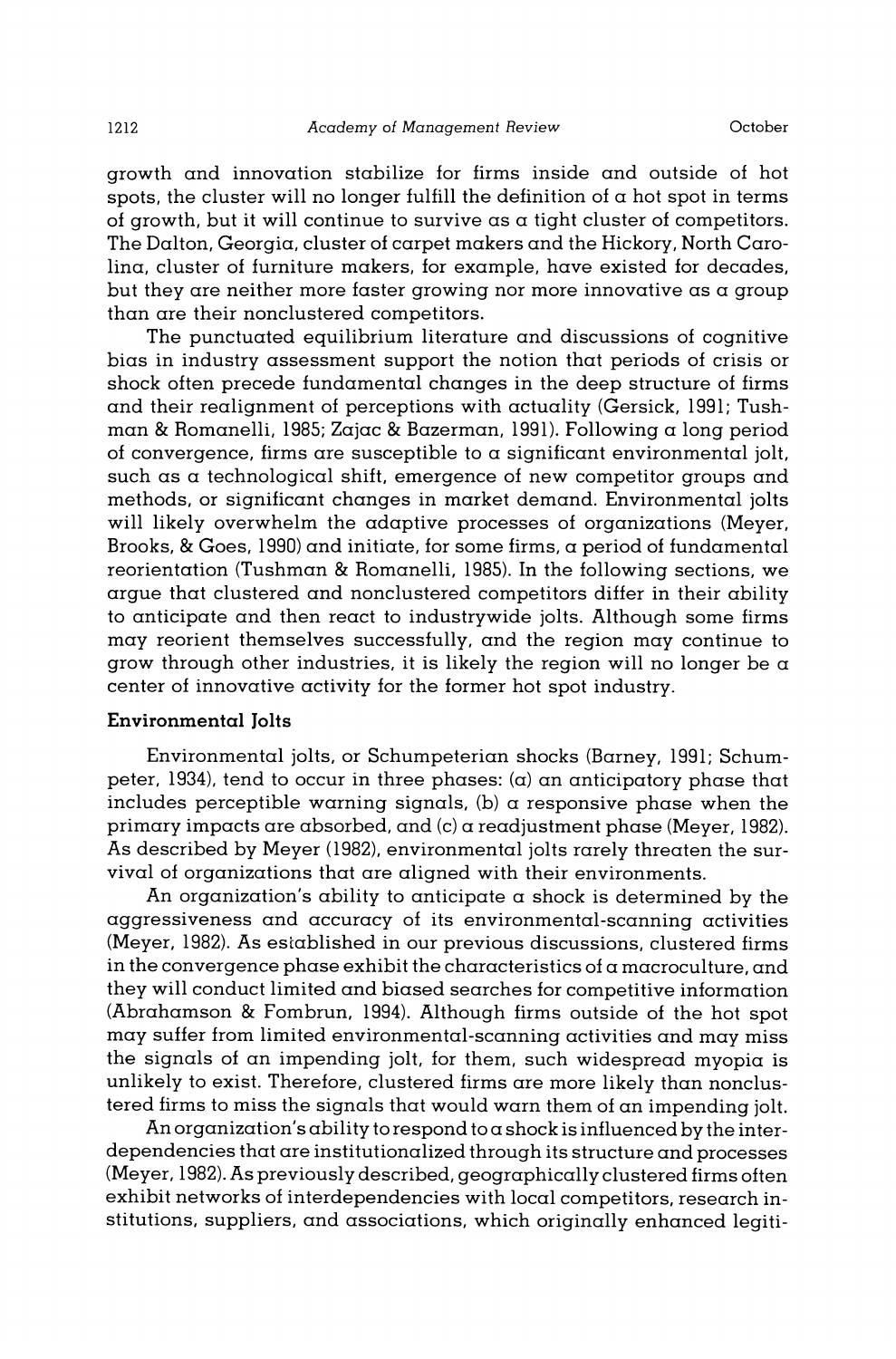macy and ensured agglomeration economies (Scott, 1989). The networks of interdependencies that were a source of strength in the origination phase become sources of inertia and inflexibility (Abrahamson & Fombrun, 1994) during  $\alpha$  jolt. Consequently, clustered firms will be slower to react to  $\alpha$  jolt than will their nonclustered competitors.

> Proposition 11: Clustered competitors will be slower to recognize and respond to an industrywide environmen tal jolt than will competitors outside of the hot spot.

### Implications for Firm-Level Reorientation

A reorientation period involves  $\alpha$  short burst of discontinuous change in which a firm's strategy, structure, power distributions, organization culture, and control systems are realigned (Gersick, 1991; Tushman & Romanelli, 1985). Reorientations may involve a significant alteration of strategy, structure, and systems (Romanelli & Tushman, 1994) and, for more entrenched firms, an even more substantial re-creation of core values and mental models (Gersick, 1991; Tushman & Romanelli, 1985). To dismantle their deep structures (Gersick, 1991) so that they can consider alternatives outside of their self-imposed boundaries, organizations must change both their basic premises and values about the nature of competition (i.e., mental models) and the interrelationships and systems within which they operate (Tushman & Romanelli, 1985). Given the sweeping scope of change required for reorientations, these will likely involve change and develop ment processes at many organizational levels: individual strategists, firms, the collectivity of competitors within the former hot spot, and the larger organizational field involving suppliers and communities (Van de Ven & Poole, 1995).

 Realigning managers' mental models. The mental models described for the convergence phase provide  $\alpha$  useful starting point for explaining whether managers are well prepared to deal effectively with environmental jolts. Ac cording to research in social cognition, once mental models are formed they tend to persist, even in the face of contrary evidence (Fiske & Taylor, 1991). In addition to individuals, established mental models can be common to a social group such as managers (McKaskey, 1982). Historically salient material per sists in managers' memories and continues to influence what they interpret as salient in current situations (Kiesler & Sproull, 1982). For example, when making judgments about current problems, managers often use mental mod els to "fill in" information that stems from a great deal of experience with prior problems (Kiesler & Sproull, 1982: 560). In sum, as these managers access new information about competitors, they rely on  $\alpha$  class of anachronistic mental models, framed in an environment that no longer exists (Porac & Thomas, 1990).

 If managers use salient information about local competitors to evalu ate outside competitors, they will ignore or misinterpret the organizational crisis ushered in by an environmental jolt. In the words of Yates, "Detroit was convinced that American consumers insisted on instant gratification,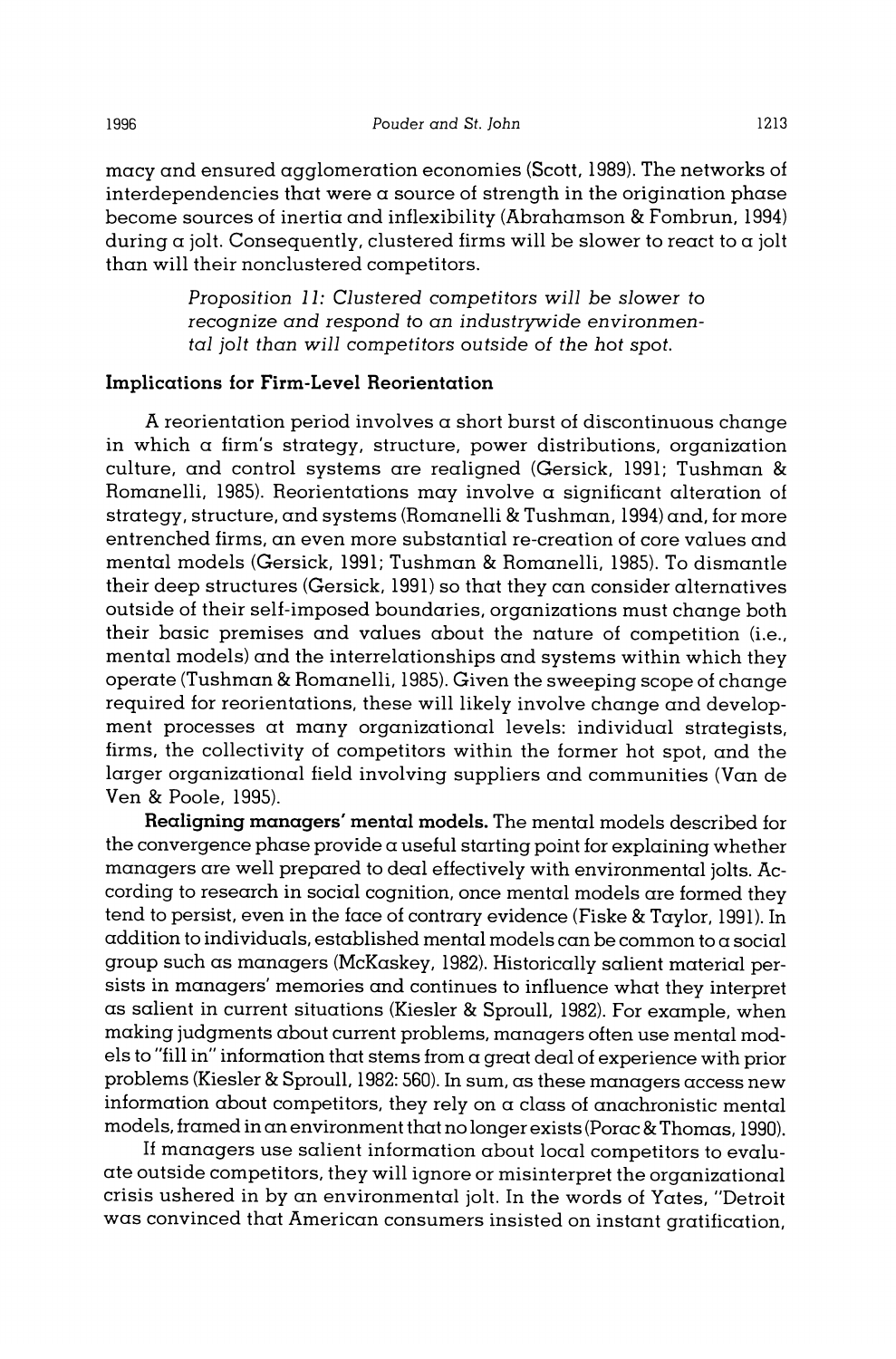ignoring the example of thousands of devoted Honda buyers who were patiently waiting six months or more for their small silver chariots" (1984: 62-63).

> Proposition 12: Compared to strategists in firms outside of the hot spot, the mental models of strategists in firms inside the hot spot will exhibit higher levels of cognitive inertia and entrenchment that inhibit initiation of a firm level reorientation following an environmental jolt.

 Environmental jolts rock the very foundation of an organization, leav ing fissures in the deep structure and sometimes causing the eventual collapse of the organization. The strategic action or inaction of top man agement will determine how strong or how weak the remaining organiza tional foundation will be. Managers who anticipate the need for reorienta tion and install radical changes have been associated with more successful realignment, whereas managers who are either unable to adapt or refuse to adapt are often replaced (Tushman, Newman, & Romanelli, 1986). The research results imply that the environmental jolt or crisis worked to alter strategists' dysfunctional mental models of competitors, so that they could recognize the need for change and reorientation. Thus, mental models become realigned with a new industry environment. Orga nizations that fail to overcome cognitive inertia and realign their mental models are not likely to survive.

> Proposition 13: Within those former hot spot firms that initiate a radical response to the environmental jolt, the mental models of strategists will be realigned (through replacement or change) with new assumptions about competitors, markets, and industry boundaries.

 Resisting institutional forces. For individual firms, the crisis of failed innovations and declining performance provides the impetus for change, but it does not automatically create change. The effects of institutional forces, distorted mental models, and the resulting deep structure may run too deep. As Gersick noted, "As long as events occur against a backdrop of the same deep structure, they are treated or interpreted in ways that preserve the system's inertia and, therefore, incremental solutions are sought. The handwriting on the wall cannot be read" (1991: 22).

 When faced with an environmental jolt, firms that have altered their mental models (through changes in managers' mental models or replace ment of existing managers) and can recognize the dangers of conformity are likely to begin to resist institutional processes. When organizations perceive that the value of compliance with institutional norms is low and that those norms are not compatible with new organizational goals, the organization will dismiss or ignore the norms (Oliver, 1991). For ex ample, a firm in the former hot spot may initiate a marketing or product development strategy that departs from convention. In some cases, organi zations may actively challenge institutional norms (Oliver, 1991). For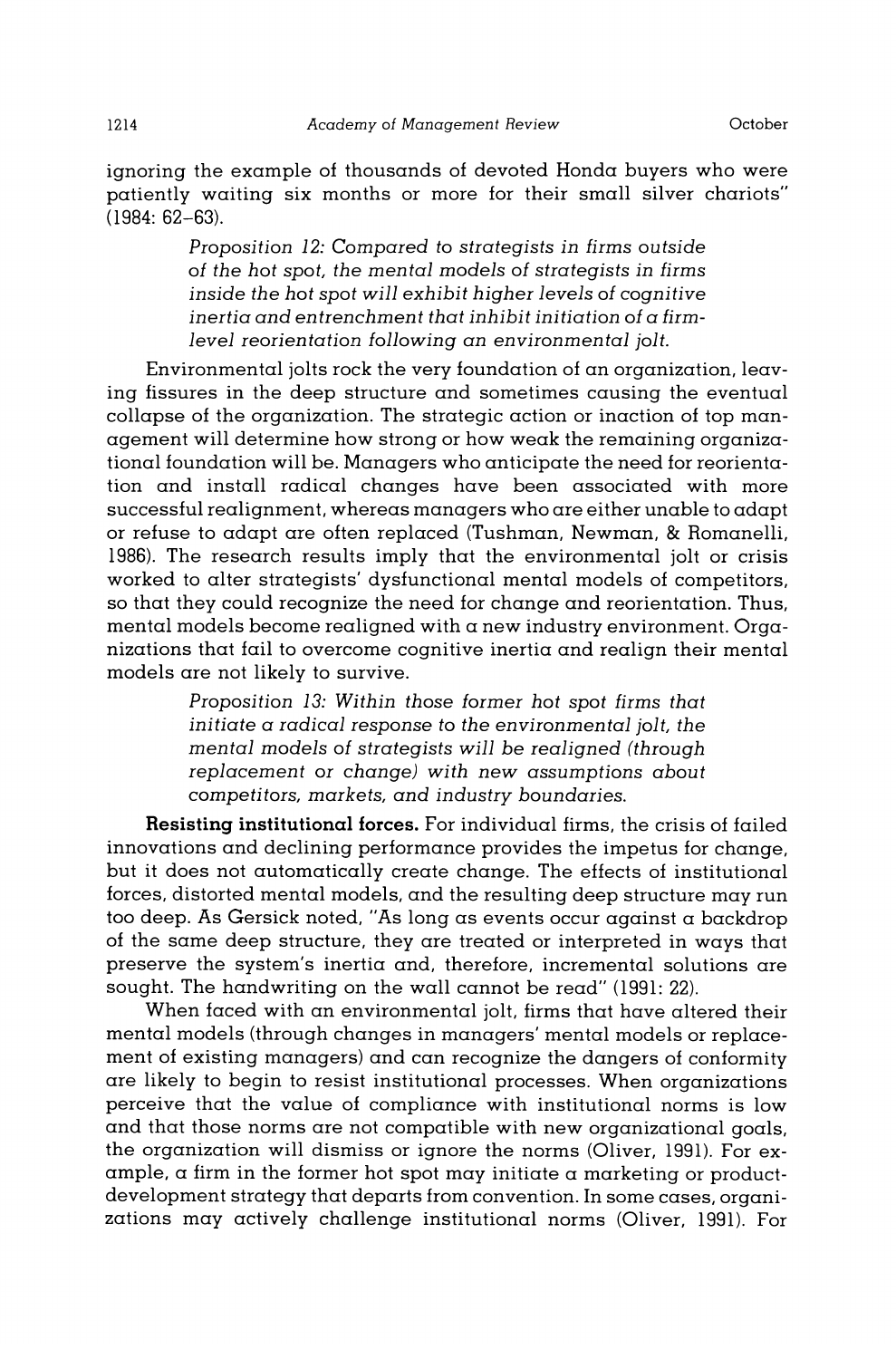example, a firm may confront suppliers or labor leaders in an effort to change traditional norms of behavior, or it may relocate out of the region.

 Some firms will not shed their old mental models of competition and innovation. Consequently, those firms will not recognize the need for radi cal change, will not resist institutional pressures for homogeneity, and will likely not survive the environmental jolt. They will initiate only those incremental solutions allowed within the old cognitive framework (Ger sick, 1991). Fast-paced, radical change of structure, strategy, practices, methods, and beliefs is more likely to result in improved firm performance compared to incremental adaptive changes (Miller & Friesen, 1982; Roma nelli & Tushman, 1994; Virany, Tushman, & Romanelli, 1992). When the incremental changes fail to create significant improvements in perfor mance, the firms will be unable to initiate the type of fundamental restruc turing required to dismantle their old deep structures.

> Proposition 14: Only those firms that undergo a signifi cant change in their organization's structure and pro cesses will survive a hot spot failure.

### Implications for the Former Hot Spot

 Even if firms change significantly, it is unlikely the hot spot will survive. The resource base and interrelationships of the geographical area may have little value after the jolt, particularly if new suppliers or technologies are needed for such a change. One might argue that the vulnerability of the hot spot would decrease as some local competitors develop effective approaches that ultimately could be adopted by others. Unfortunately, it is the very nature of geographically circumscribed compe tition-the continuous benchmarking of other local competitors and the networks of interdependencies-that virtually locks all managers into  $\alpha$  similar, parochial view of competition. Consequently, opportunities for interorganizational learning about outside competitors are inadequate. By collectively benchmarking local competitors who had similar problems, managers in minicomputer firms located on Route 128 could not respond to both the technological and market shifts for personal computers. Guided by anachronistic mental models that persisted under conditions of local competition, cognitive reorientation in this hot spot was stifled.

 Two theoretical, philosophical approaches exist for managing the regional implications of a hot spot failure: incubation and intervention. The incubation view is consistent with organizational ecology and the natural evolution of populations. The intervention approach is more com patible with the interests of regional economists, and it involves proactive efforts to sustain and support existing hot spots. These two views are discussed in the following paragraphs.

 Incubation. A hot spot may be viewed as an incubator of start-ups and spin-offs during the origination phase of evolution. When hot spot firms have stretched the incubation capability of the region, the ties to the hot spot are no longer needed. Because the advantages of agglomera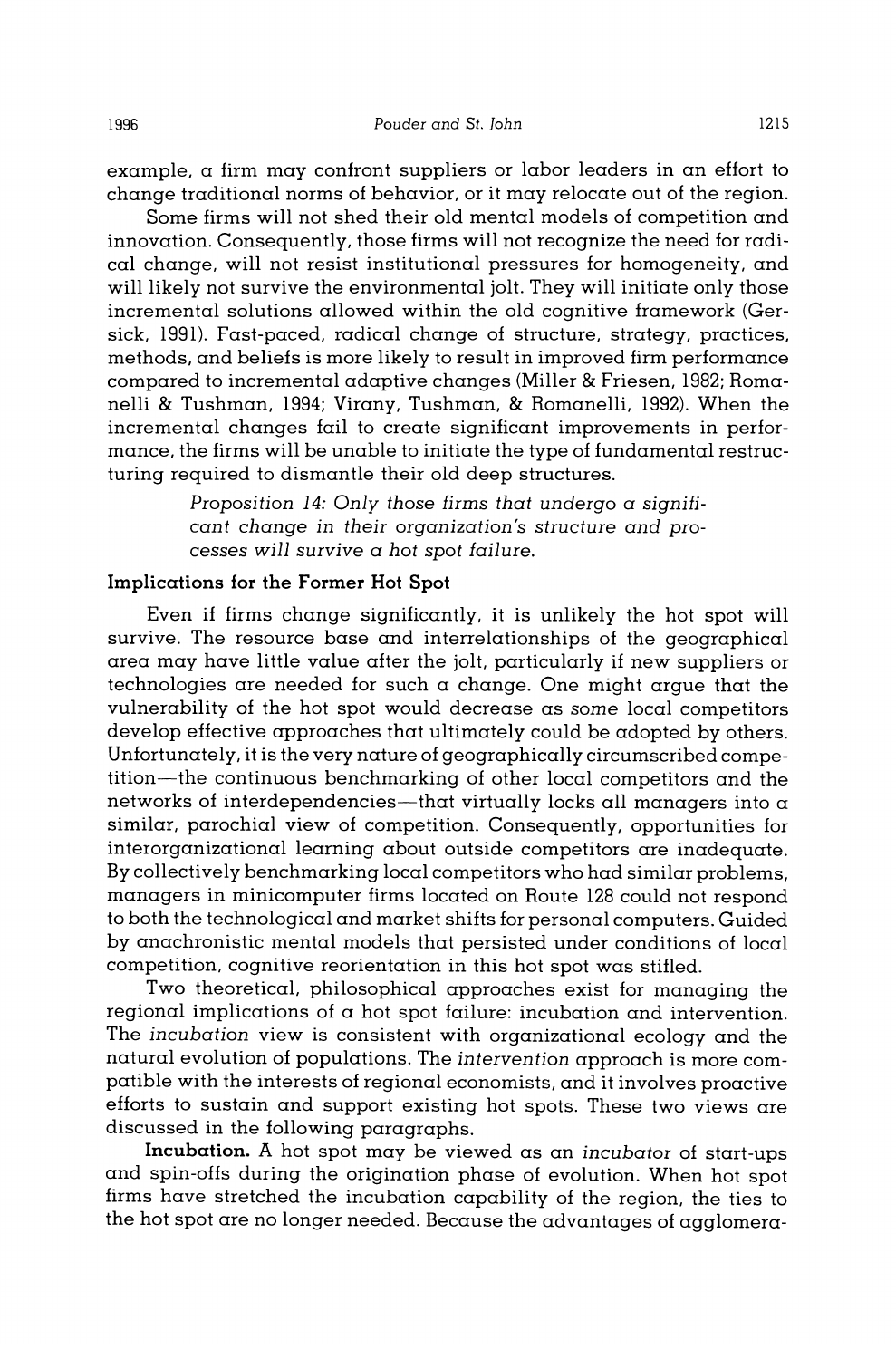tion and cooperation within the hot spot were largely undermined at the later part of the convergence phase, a firm's survival will be dependent on firm-level resources and capabilities rather than agglomeration benefits.

 According to the incubator view, firms seek their own strategic re sponses that suit their circumstances, without any involvement by the community or regional policy makers. A natural evolution of the hot spot is likely to occur, some firms will change firm-level reorientations, and an even smaller subset of those firms will achieve improved performance. As a result of the natural progression of change, some firms will fail and other firms will thrive within the former hot spot region. New firms, and possibly new hot spots, will be born in new locations, and some firms from the former hot spot will relocate out of the region, as they all seek new sites of agglomeration economies and supportive infrastructure. The cluster will no longer represent an industry-specific hot spot.

 These arguments are supported in part by the views of organization ecologists. According to these researchers, when population inertia is great, significant changes and renewal within the population will come primarily through the birth and death of organizations (Hannan & Carroll, 1992; Hannan & Freeman, 1989). Because firms in the former hot spot will not be developing innovations that have value in the marketplace, the size of the former hot spot will shrink, and more efficient firms will prevail (Zammuto, 1988). The dearth of innovations within the former hot spot will create opportunities for new and existing firms within the larger industry population (Zammuto, 1988).

 Why will few firms from the former hot spot thrive? During the long process of hot spot convergence, industry competitors outside of the hot spot will have developed innovations and organizational efficiencies that were instrumental in isolating the hot spot in the first place. Even if firms in former hot spots attempt to formulate strategies that address ineffi ciency and stagnation, they would lag far behind those outside competi tors. The local resource base may no longer provide value. Furthermore, the homogeneity or misdirected innovative efforts and competitive blind spots of firms inside the hot spot suggest their basic inability to deal with inefficiency or technical stagnation or both. Firms within the former hot spot would be playing catch-up with other industry competitors, and many of them would not have the organizational wherewithal to adapt.

 During the convergence phase, hot spot firms evolved while being isolated from industry trends and competitive events, which exacerbated their existence as a subpopulation within the larger industry population. As a subpopulation evolves separately from the total population, it will show less fit with the environment and "will tend to be eliminated. The stable equilibrium will then contain only one population which can be said to be isomorphic to the environment" (Hannan & Freeman, 1989: 934).

 This evolutionary destruction has been observed in several hot spots. In some cases, the entire center of gravity for industry innovation shifts elsewhere. Although individual firms will survive and thrive, the former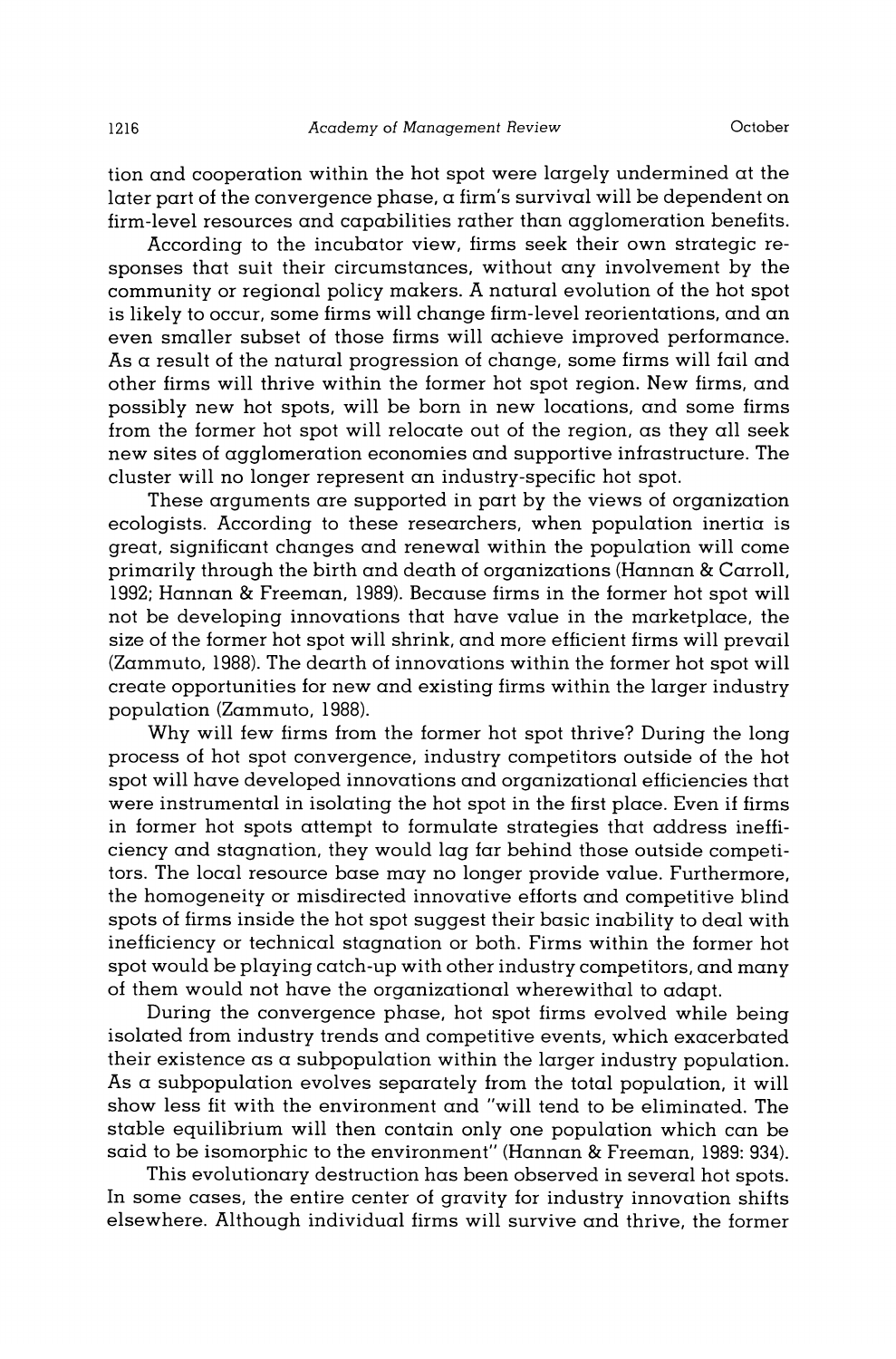hot spot region will lose its identity. It is likely that the community and region will suffer declines in employment growth, new business forma tions, and economic vitality, as was experienced in Detroit, on Boston's Route 128, and in Silicon Valley.

> Proposition 15: Following  $\alpha$  jolt, the former hot spot will ex perience disproportionate losses in growth and innovation compared to competitors outside of the hot spot.

 Intervention. In regional science and economic geography, a primary concern of policy makers and communities is to prevent deterioration of the hot spot. They would attempt to restore the hot spot to its original level of growth and innovation by re-creating the conditions of the origination phase. Scott (1992) noted that, in theory, declining hot spots might be revived by local economic-development policies designed to stimulate R&D, skills training for the local labor force, business support services to guide reorientation and restructuring efforts, public sponsorship of inter firm networks to encourage new joint ventures and alliances, and effective management of the local infrastructure, through land-use planning, tax policies, and development of science parks, so that the economies of ag glomeration can be restored.

Such efforts do not ensure successful restoration of  $\alpha$  hot spot. It is difficult to create the conditions to spawn a new hot spot, and it would be just as difficult to re-create or sustain a hot spot (Scott, 1992). Collective efforts by policy makers and communities to guide hot spot behavior may represent yet another source of institutional pressure designed to isolate the hot spot from real competitive forces and to encourage sameness among hot spot competitors.

 The resource conditions, institutional processes, and mental models influencing competitive behavior and innovation following an environ mental jolt are shown in Figure 5.

### CONCLUSION

 The model of hot spots developed in this article evokes theories from the levels of individual manager, firm, collectivity, and industry to show how geographically clustered competition can affect innovation over time. To explain the interplay between levels, our framework juxtaposes schools of thought in a common setting and, at the same time, preserves theoretical pluralism (Astley & Van de Ven, 1983). Specifically, we propose complemen tary explanations of multilevel phenomena to show how geographic clus tering of competing firms affects innovation over time. Rather than assume, as have some theorists, that processes of convergence and reorientation in the structure of an industry simply unfold (Meyer et al., 1990), we specify mechanisms for such changes.

 The theory of innovation in hot spots advanced in this article extends punctuated equilibrium theory because evolutionary competitive selec tion and managerial enactment are reviewed as simultaneous, rather than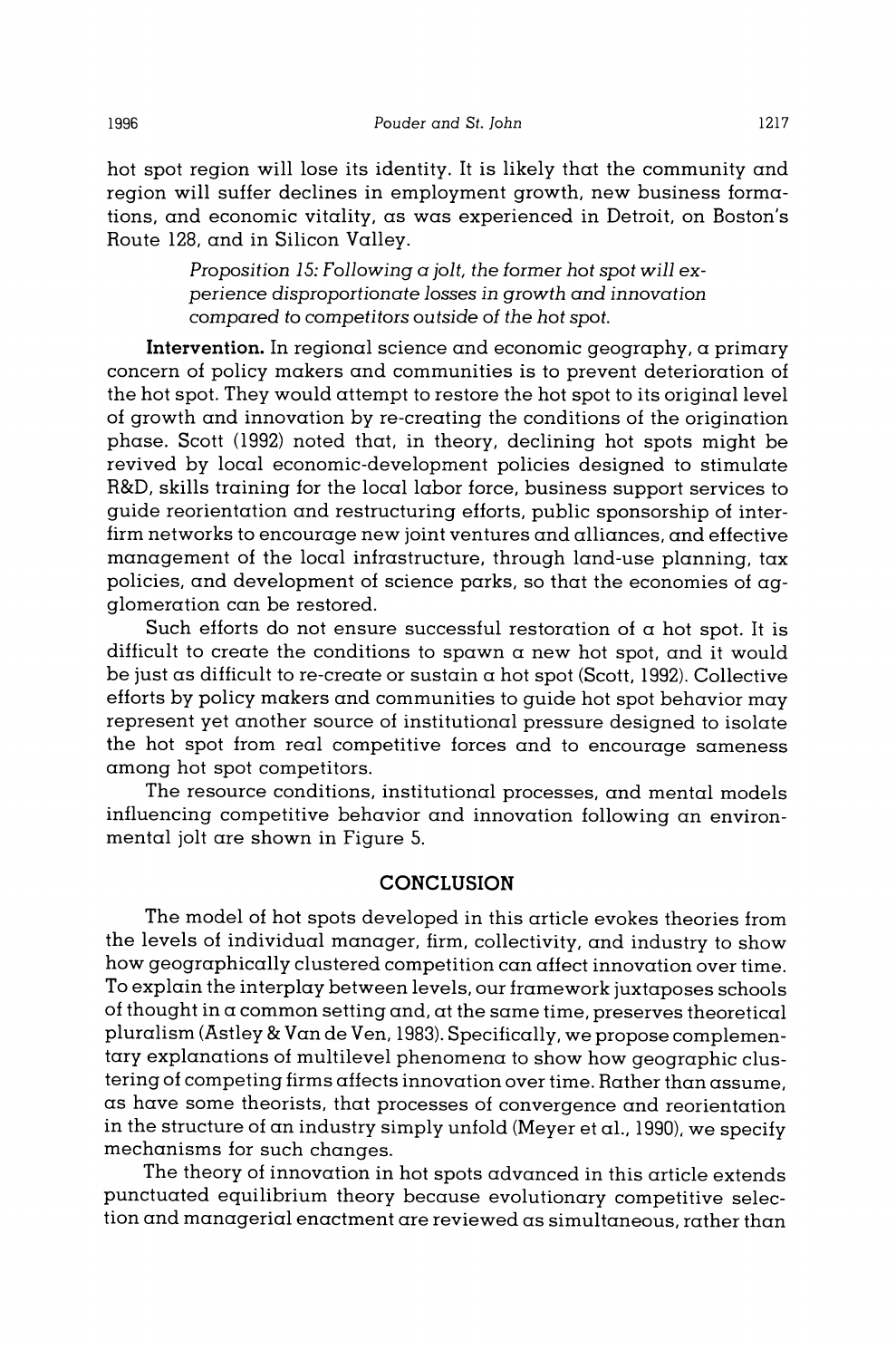

 FIGURE 5 Key Forces Affecting the Evolution of Hot Spots Following  $\alpha$  Jolt

 isolated, change processes (Van de Ven & Poole, 1995). Placing organiza tions in the context of hot spots has implications for the way organization ecologists perceive how exogenous changes redefine viable niches and affect the emergence of new organizational forms. Moreover, by incorporat ing research from economic geography, we have responded to Baum and Mezias (1992), who advised that studies at the population level should incorporate economic models of spatial competition.

 More generally, the framework presented here links three areas of management research that some scholars view as key areas for future work:  $(a)$  competitive dynamics viewed from different perspectives, (b) industry transformations, and (c) dominant logic (Prahalad & Hamel, 1994). Through this framework, we consider competitive dynamics using a different unit of analysis that could be applied to studies of strategic groups and other subpopulations. Also, we consider the pacing and pro cesses of industry transformation by focusing on the dynamics between firms inside and outside of hot spots. Finally, we link the mental models of managers to competitive dynamics and industry transformation. The next sections explain how the conceptual framework may be used both to guide conceptual and empirical research and to address policy issues.

### Implications For Theory and Research

 Our model of hot spots provides three avenues for future research. First, and most basic, the model invites theory-building research directed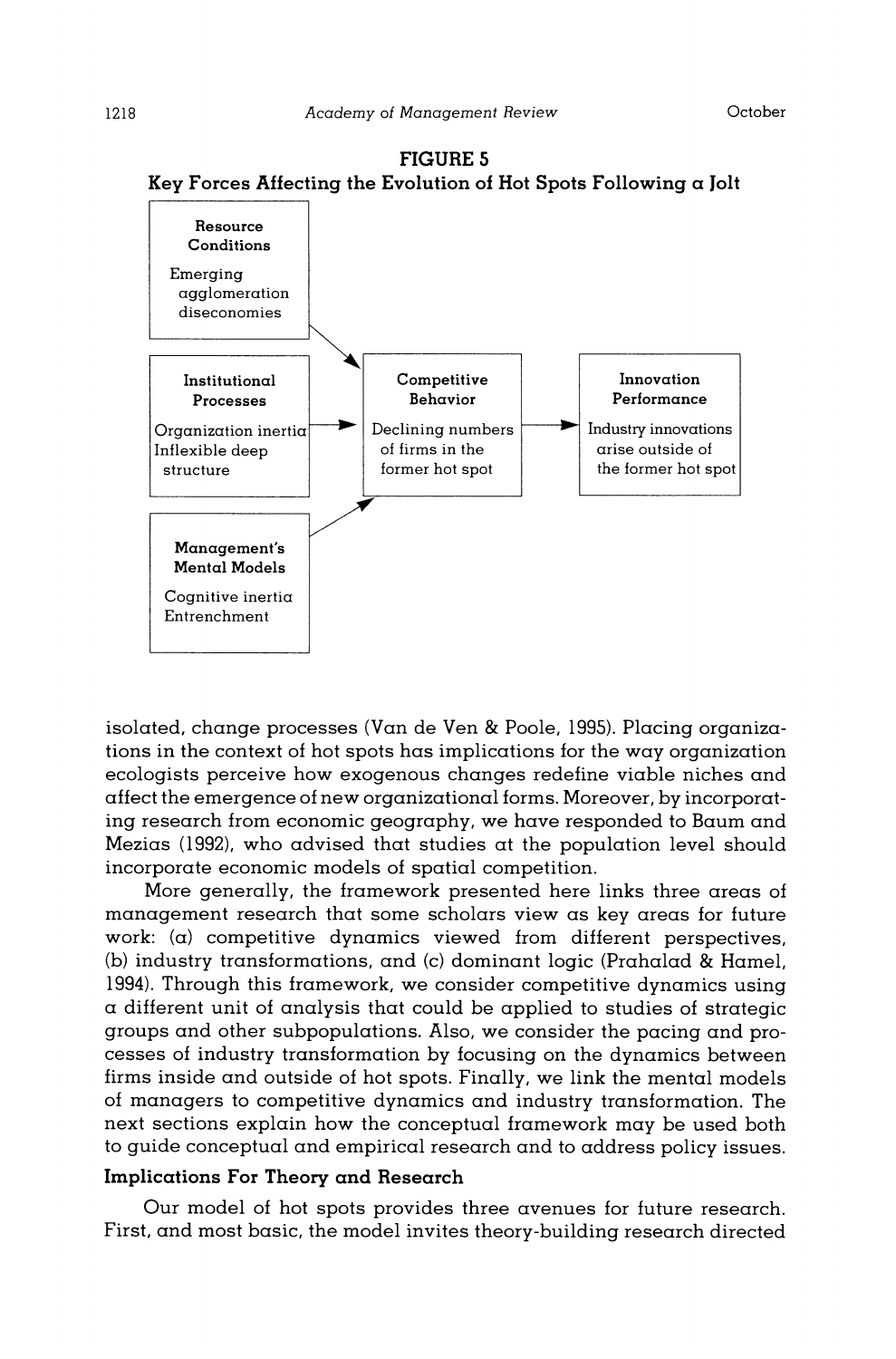toward broadening and deepening explanations of the events giving rise to hot spots: What specific cooperative arrangements in clusters of compet ing firms would make hot spots more likely, and how do they compare with such arrangements found among outside competitors? To what extent are the clusters that ultimately become hot spots formed through random versus predictable processes? Researchers of system dynamics using mathematical analysis, for example, could explore differences between some of the variables used to compare hot spots and outside industry competitors. In particular, nonlinear models and chaotic processes may offer better explanations of dynamic relationships (Van de Ven & Poole, 1995).

 Organization researchers must also reassess the generalizability of experimental contexts in social cognition to better specify variables in mental models, especially those most closely associated with the forma tion of competitor clusters: What contextual variables would help explain systematic differences in the formation of mental models in clustered and nonclustered competing firms? When and how do specific types of information become salient in a manager's mental model of competitors? Do other features, such as the vividness of competitors, contribute to the salience of attributes?

 We have drawn from the institutional viewpoint to explain clustering of competing firms in the same industry. We proposed that managers' mental models of competitors become similar, contributing to a macrocul ture, which, in turn, leads to homogeneity and inertia within the cluster of local competitors. Greater attention to modeling causal links between cognitive and institutional processes is required. For example, institu tional theorists could benefit from recognizing the contribution that in dividual actors can make to innovation processes (Jennings & Zand berger, 1995).

In addition to descriptive research on hot spots, there is a need for prescriptive models that address successful reorientation among firms competing in hot spots. Although there is a need for greater empirical evidence before such models can be developed, the ideas presented on hot spots lead naturally to several research topics: Can firms initiate organizational-development efforts that modify organizational culture and lead to restructuring activities that refocus the firms' competitive priori ties? Are successful reorientations more likely when top managers are hired from outside the cluster and existing managers are replaced prior to an environmental jolt (Virany et al., 1992)? Can new suppliers, new sources of technical and skilled labor, or relocation out of the region dismantle institutional pressures on a firm to conform?

 Clearly, there are other ways to extend conceptual research on organi zational change that can inform the understanding of innovation. For example, in recent work on organizational change processes, Van de Ven and Poole (1995) posited that different generative mechanisms of change can operate simultaneously. Their typology repositions punctuated equi librium as the interplay, rather than the mutually exclusive operation, of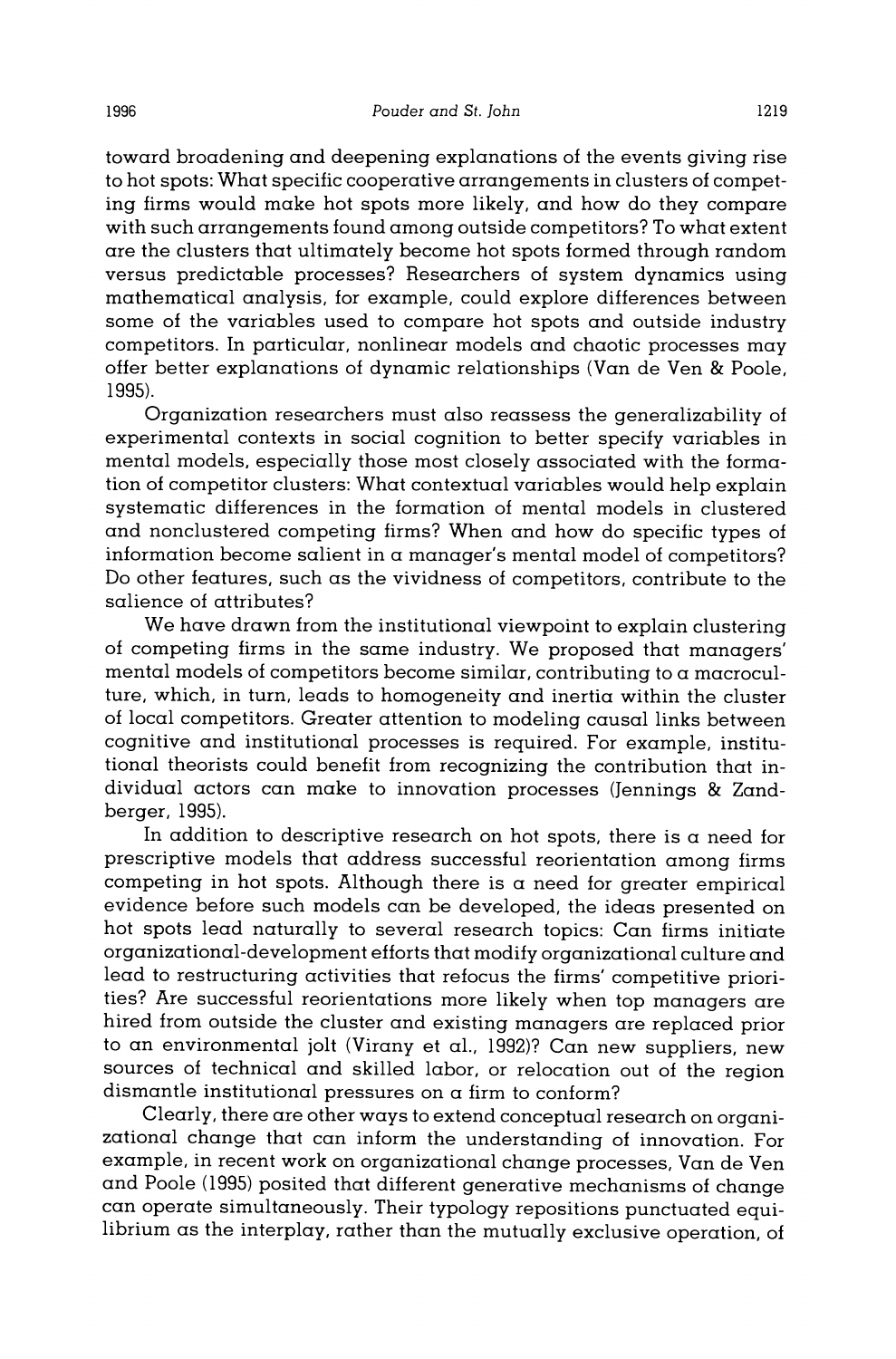time-dependent change. Such change is driven in opposing directions by competitive selection (convergence) and purposeful managerial enact ment (reorientation). Future work on the organization level in hot spots could benefit from this typology's conceptual clarity and orderly presenta tion of complex issues.

 The second avenue for future research suggested by our model of hot spots is theory testing within geographically determined boundaries. By studying managers and firms, strategy researchers could address ques tions concerning the definition and evolution of strategic groups. Do com petitors in hot spots form well-defined, "natural" strategic groups that are more accurate representations of strategic groups formed on a tautological basis (Barney & Hoskisson, 1990)? What is the relationship between "com petitive groups" (firms that compete against one another) and "strategic groups" (firms that compete using similar strategies) (Reger & Huff, 1993: 118)? By applying techniques used by Porac and his colleagues (1987, 1989, 1994), researchers could explore the following question: What roles do managers' mental models play in the formation of strategic groups? Can greater insight be gained about the relationships between evolution of strategic groups and evolution of industries and the nature of mobility barriers (McGee & Thomas, 1986)? Researchers also could study the link between managers' mental models of competitors and homogeneity in innovation strategies of firms in hot spots (Abrahamson & Fombrun, 1994; Prahalad & Bettis, 1986; Spender, 1989).

 Perhaps by adapting entropy measures of density developed by eco nomic geographers, organization ecologists could get a true picture of competitive interactions between populations and subpopulations (Han nan & Carroll, 1992). One might construct indicators of institutionalization in innovation strategies over time using methods proposed by Abraham son and Rosenkopf (1993) to evaluate bandwagon effects across clustered competitors. Cumulated over time, interdisciplinary empirical findings may allow researchers to answer long-standing questions. Because firms in hot spots operate in predominantly technical environments (Meyer & Scott, 1983), would one expect the competitive pressures espoused by orga nizational ecologists to better predict  $\alpha$  decline in innovation over time compared to the various forms of institutional isomorphism (cf. DiMaggio & Powell, 1983; Scott, 1991)? In contrast, would the integration of organization ecology and institutional theory fortify researchers' interpretations of pro cesses that occur in hot spots over time? Finally, investigators could con duct research on inertia in firms inside hot spots. Proposed measures of inertia (Gresov, Haveman, & Oliva, 1993) may prove useful in this case.

 The third and final avenue of research is in response to some of the difficulties inherent in studying hot spots. Such difficulties include determining mental models of strategists, agglomeration economies, and institutional forces over time. A promising approach might include multi ple parallel case studies (Eisenhardt, 1989; Yin, 1984), which incorporate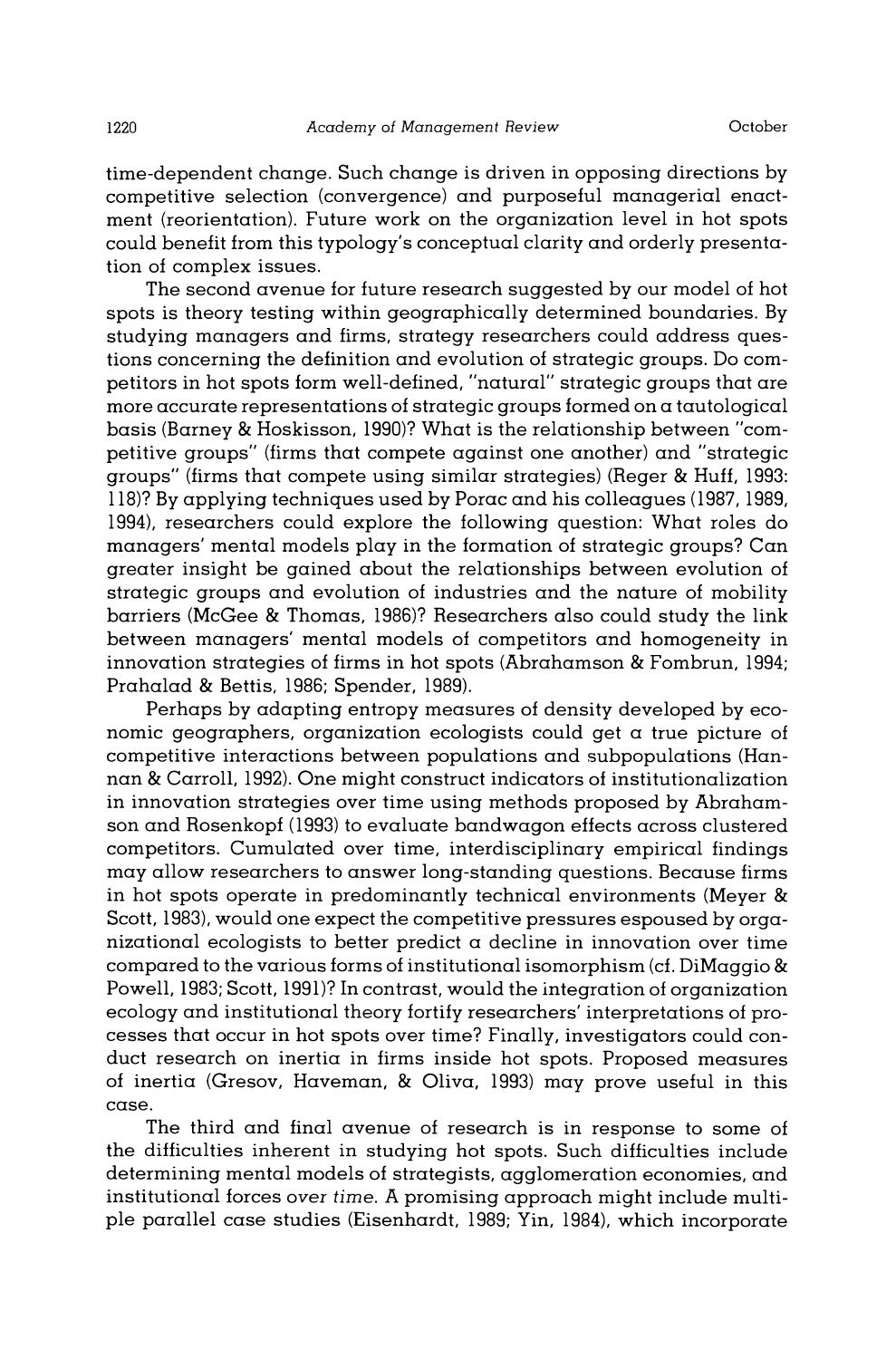longitudinal data collection for different hot spots as they move through phases at different paces. Through multiple case studies, researchers would use the same protocol for collecting data and assessing patterns over time within each industry unit of analysis (Yin, 1984). The result of such studies may provide useful information for managers and policy makers.

### Policy Implications

Once  $\alpha$  super nova for state-of-the-art innovation, the hot spot quickly becomes an industry black hole. The absorbing irony is that some of the factors drawing firms to hot spots are the same factors that ultimately cause their demise. Because of their potential growth in numbers, hot spots are likely to become increasingly important policy issues. At the heart of these issues, policy makers will seek prescriptive strategies that attempt to reduce the susceptibility of hot spots and prevent dysfunctional responses to environmental jolts. Whereas the framework developed here does not prescribe policies, it does offer policy makers a view of the evolutionary process and its consequences.

 The central question in this context is whether policy intervention can avert economic losses and return firms to high levels of innovative activity following an environmental jolt. Future research efforts guided by the conceptual framework and directed toward specific policy makers' inter ests may prove useful here. Among these interests, policy makers may want to understand the processes that contribute to dysfunctional patterns of innovation. Researchers could help by identifying factors that enable some firms to sidestep dysfunctional institutional pressures in the hot spot, such as participating in trade associations and making strategic alliances with firms outside of the hot spot. Policy makers might then be able to provide incentives that encourage firms to form external alliances. When researchers identify regions as hot spots, policy makers may be motivated to mitigate potential economic devastation by developing poli cies that attract new industries to the region. Implicit in our propositions concerning the reorientation phase, policy intervention can do little to restore competitive innovation for hot spots following  $\alpha$  jolt. However, research based on a theory of hot spots may assist policy makers in developing informed regional economic policy.

#### REFERENCES

- Abrahamson, E., & Rosenkopf, L. 1993. Institutional and competitive bandwagons: Using mathematical modeling as a tool to explore innovation diffusion. Academy of Manage ment Review, 18: 487-517.
- Abrahamson, E., & Fombrun, C. 1994. Macrocultures: Determinants and consequences. Acad emy of Management Review, 19: 728-755.
- Aldrich, H. E., & Fiol, C. M. 1994. Fools rush in? The institutional context of industry creation. Academy of Management Review, 19: 645-670.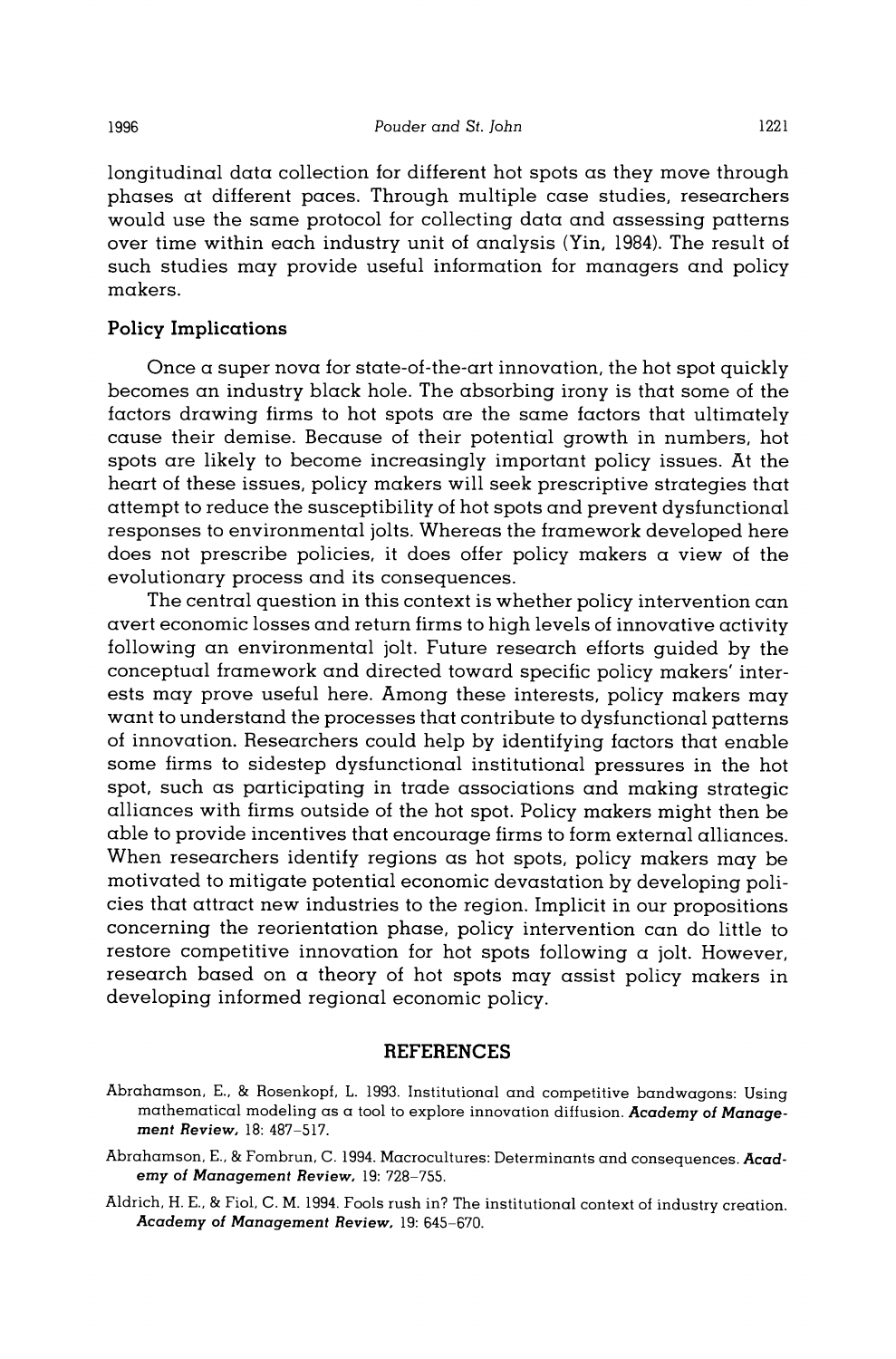- Angel, D. P. 1989. The labor market for engineers in the U.S. semiconductor industry. Economic Geography, 65: 99-112.
- Arthur, W. 1990. Silicon Valley locational clusters: When do increasing returns imply monop oly? Mathematical Social Sciences, 19: 235-251.
- Astley, G. W., & Van de Ven, A. H. 1983. Central perspectives and debates in organization theory. Administrative Science Quarterly, 28: 245-273.
- Bania, N., Calkins, L. N., & Dalenberg, D. R. 1992. The effects of regional science and technol ogy policy on the geographic distribution of industrial R&D laboratories. Journal of Regional Science, 32: 209-228.
- Barney, J. B. 1991. Firm resources and sustained competitive advantage. Journal of Management, 17: 99-120.
- Barney, J. B., & Hoskisson, R. E. 1990. Strategic groups: Untested assertions and research proposals. Managerial and Decision Economics, 11: 187-198.
- Baum, J. A., & Mezias, S. J. 1992. Localized competition and organizational failure in the Manhattan hotel industry. Administrative Science Quarterly, 37: 580-604.
- Business Week. (1992). Hot spots: America's new growth regions are blossoming despite the slump. October 19: 80-88.
- Carroll, G. 1993. A sociological view on why firms differ. Strategic Management Journal, 14: 237-249.
- Cyert, R. M., & March, J. H. 1963. A behavioral theory of the firm. Englewood Cliffs, NJ: Pren tice Hall.
- Damanpour, F. 1991. Organizational innovation: A meta-analysis of effects of determinants and moderators. Academy of Management Journal, 34: 555-590.
- DeNoble, A., & Galbraith, C. 1992. Competitive strategy and high technology regional/site location decisions: A cross-country study of Mexican and U.S. electronic component firms Journal of High Technology Management Research, 3: 19-37.
- DiMaggio, P. J. 1983. State expansion and organizational fields. In R. H. Hall & R. E. Quinn (Eds.), Organization theory and public policy: 147-161. Beverly Hills, CA: Sage.
- DiMaggio, P. J., & Powell, W. W. 1983. The iron cage revisited: Institutional isomorphism and collective rationality in organizational fields. American Sociological Review, 48: 147–160.
- Eisenhardt, K. M. 1989. Making fast strategic decisions in high-velocity environments. Acad emy of Management Journal, 32: 543-576.
- Fiske, S. T. 1993. Social cognition and social perception. In Annual review of psychology, 44: 155-194.
- Fiske, S. T., & Taylor, S. E. 1991. Social cognition. New York: McGraw-Hill.
- Florida, R., & Kenney, M. 1990. Silicon valley and Route 128 won't save us. California Manage ment Review, 33(1): 68-85.
- Gersick, C. J. 1991. Revolutionary change theories: A multilevel exploration of the punctuated equilibrium paradigm. Academy of Management Review, 16: 10-37.
- Grant, R. M. 1991. The resource-based theory of competitive advantage: Implications for strategy formulation. California Management Review, 32(3): 114-135.
- Gresov, H. A., Haveman, H., & Oliva, T. A. 1993. Organizational design, inertia, and the dynamics of competitive response. Organization Science, 4: 181-208.
- Gripsrud, G., & Gronhaug, K. 1985. Strategy and structure in grocery retailing: A sociometric approach. Journal of Industrial Economics, 33: 339-347.
- Grove, A. 1987. The future of Silicon Valley. California Management Review, 29(3): 154-160.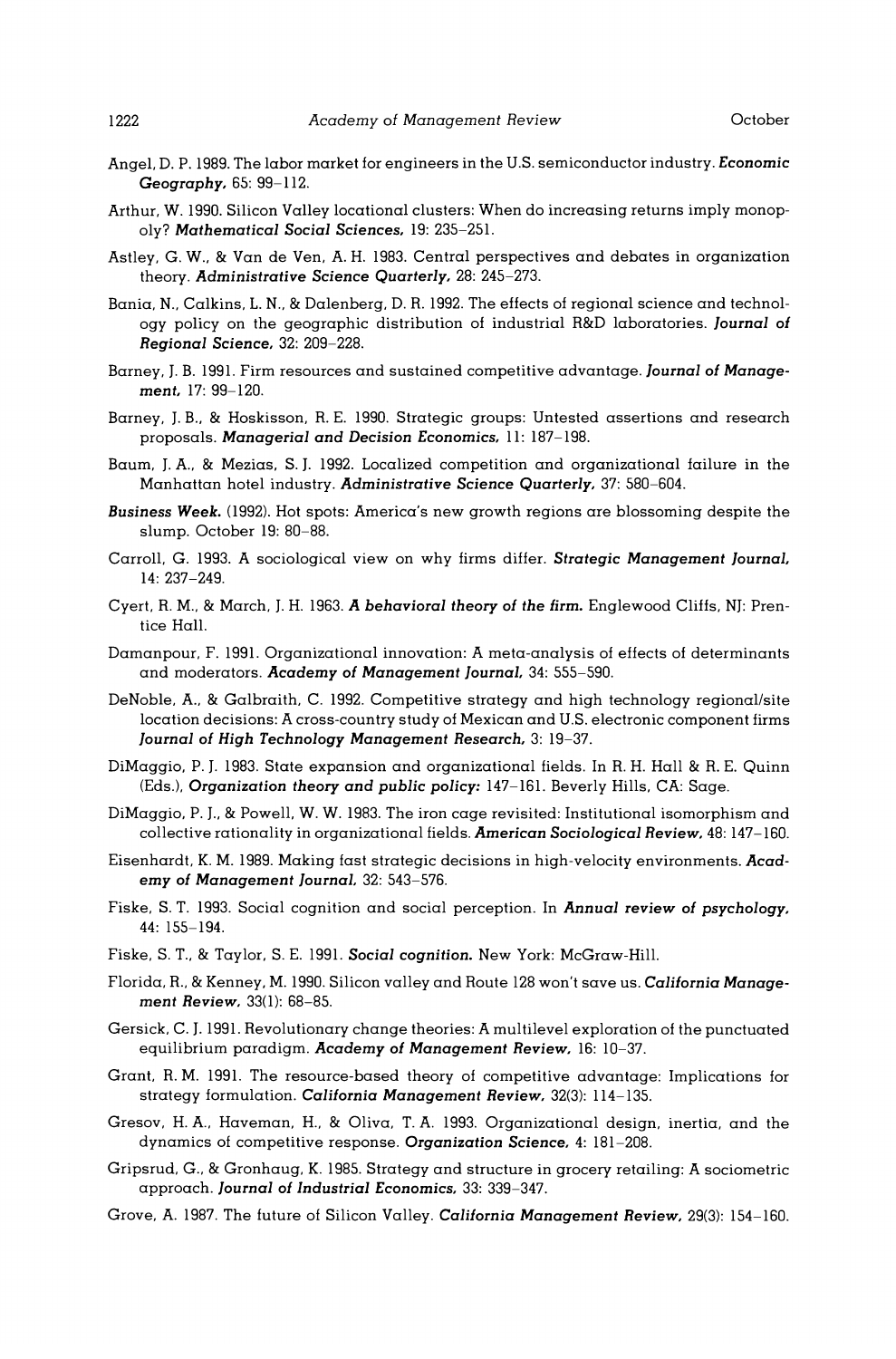- Gupta, U. 1992. Venture capitalists rediscover allure of the Midwest. Wall Street Journal, November 27: B2.
- Hannan, M., & Carroll, G. 1992. Dynamics of organizational populations: Density, legitimation, and competition. New York: Oxford University Press.
- Hannan, M., & Freeman, G. 1988. The population ecology of organizations. American Journal of Sociology, 5: 929-940.
- Hannan, M., & Freeman, G. 1989. Organizational ecology. Cambridge, MA: Harvard University Press.
- Haug, P. 1991. Regional formation of high-technology service industries: The software in Washington state. Environment and Planning, 23: 869-884.
- Haveman, H. 1993. Follow the leader: Mimetic isomorphism and entry into new markets. Administrative Science Quarterly, 38: 593-627.
- Huff, A. S. 1982. Industry influences on strategy reformulation. Strategic Management Journal, 3: 119-131.
- Jennings, P. D., & Zandberger, P. A. 1995. Ecologically sustainable organizations: An institu tional approach. Academy of Management Review, 20: 1015-1052.
- Kiesler, S., & Sproull, L. 1982. Managerial response to changing environments: Perspectives on problem sensing from social cognition. Administrative Science Quarterly, 27: 548-570.
- Lomi, A. 1995. The population ecology of organizational founding: Location dependence and unobserved heterogeneity. Administrative Science Quarterly, 40: 111-144.
- Maarten de Vet, J., & Scott, A. J. 1992. The southern Californian medical device industry: Innovation, new firm formation, and location. Research Policy, 21: 145-161.
- Mahoney, J. T., & Pandian, J. R. 1992. The resource-based view within the conversation of strategic management. Strategic Management Journal, 13: 363-380.
- Markusen, A., Hall, P., & Glasmeier, A. 1986. High-tech America: The what, how, and why of the sunrise industries. Boston: Allen & Irwin.
- McCaskey, M. 1982. The executive challenge: Managing change and ambiguity. Boston: Pitman.
- McGee, J., & Thomas, H. 1986. Strategic groups: Theory, research, and taxonomy. Strategic Management Journal, 7: 141-160.
- Melecki, E. J. 1985. Industrial location and corporate organization in high-tech industries. Economic Geography, 61: 345-369.
- Meyer, A. 1982. Adapting to environmental jolts. Administrative Science Quarterly, 27: 515–537.
- Meyer, A., Brooks, G., & Goes, J. 1990. Environmental jolts and industry revolutions: Organiza tional responses to discontinuous change. Strategic Management Journal, 11: 93-110.
- Meyer, J. W., & Scott, W. R., 1983. Organizational environments: Ritual and reality. Beverly Hills, CA: Sage.
- Miller, D., & Friesen, P. H. 1982. Structural change and performance: Quantum vs. piecemeal incremental approaches. Academy of Management Journal, 25: 867-892.
- Mullen, B., & Hu, L. 1988. Social projection as a function of cognitive mechanisms: Two meta analytic integrations. British Journal of Social Psychology, 27: 333-356.
- Nelson, R. R., & Winter, S. G. 1982. An evolutionary theory of economic change. Cambridge, MA: Harvard University Press.
- Nisbett, R., & Ross, L. 1980. Human inference: Strategies and shortcomings of social judgment. Englewood Cliffs, NJ: Prentice Hall.
- Nohria, N., & Eccles, R. 1992. Face-to-face: Making organizations work. In N. Nohria & R. Eccles (Eds.), Networks and organizations: Structure, form, and action: 288-308. Cambridge, MA: Harvard Business School Press.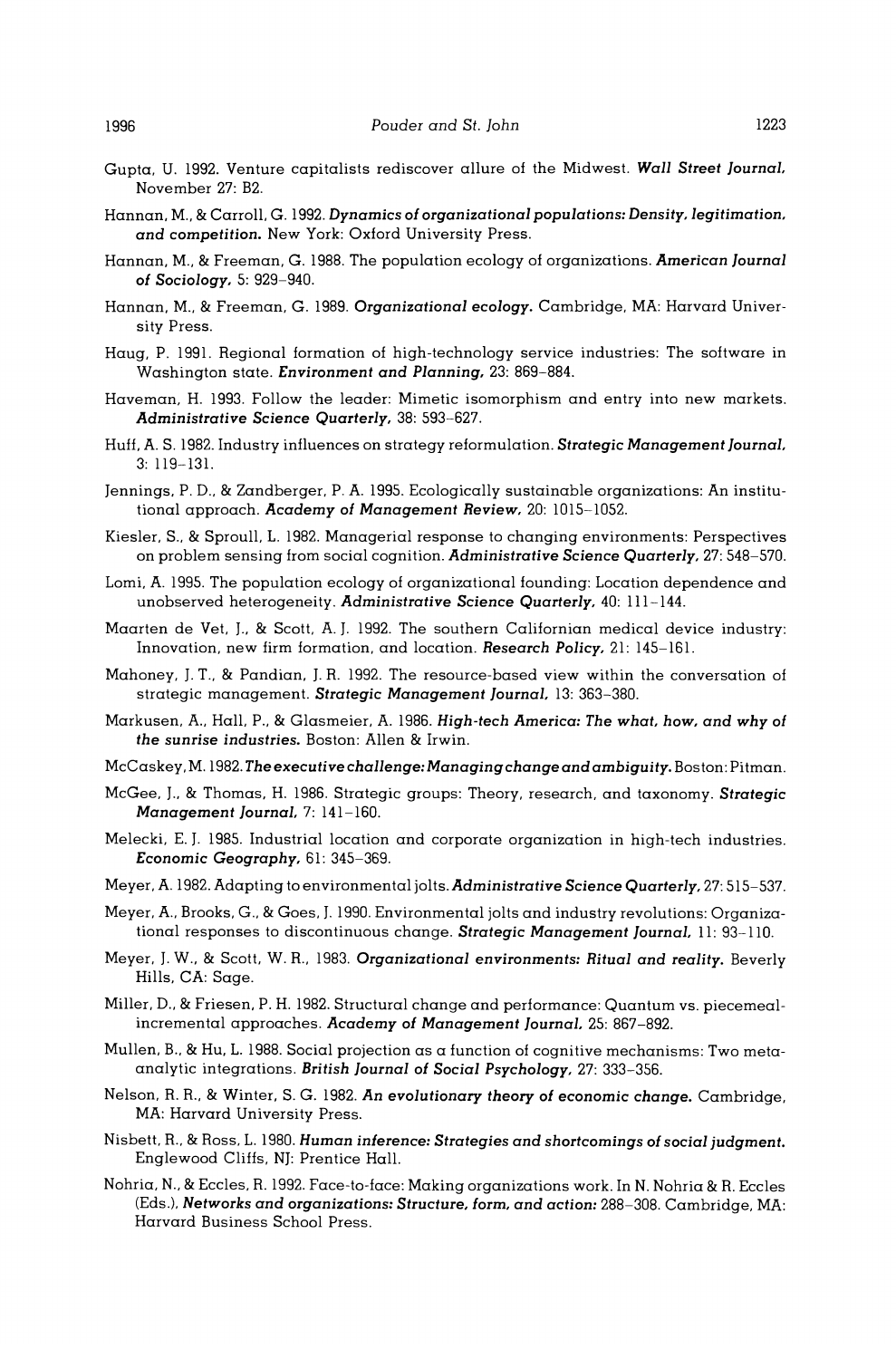- Oliver, C. 1991. Strategic responses to institutional processes. Academy of Management Review, 16: 145-179.
- Porac, J., & Thomas, H. 1990. Taxonomic mental models in competitor definition. Academy of Management Review, 15: 224-240.
- Porac, J., & Thomas, H. 1994. Cognitive categorization and subjective rivalry among retailers in  $\alpha$  small city. Journal of Applied Psychology, 69: 54-66.
- Porac, J., Thomas, H., & Baden-Fuller, C. 1989. Competitive groups as cognitive communities: The case of Scottish knitwear manufacturers. Journal of Management Studies, 26: 397-416.
- Porac, J., Thomas, H., & Emme, B. 1987. Understanding strategists' mental models of competi tion. In G. Johnson (Ed.), Business strategy and retailing: 59-79. New York: Wiley.
- Porter, M. 1980. Competitive strategy. New York: Free Press.
- Porter, M. 1990. The competitive advantage of nations. New York: Free Press.
- Powell, W. W. 1991. Expanding the scope of institutional analysis: In W. W. Powell (Ed.), The new institutionalism in organizational analysis: 183-203. Chicago: University of Chicago Press.
- Prahalad, C. K., & Bettis, R. A. 1986. The dominant logic: A new linkage between diversity and performance. Strategic Management Journal, 7: 485-501.
- Prahalad, C. K., & Hamel, G. 1994. Strategy as a field of study: Why search for a new paradigm? Strategic Management Journal, 15: 5-16 [special winter issue].
- Rauch, J. E. 1993. Does history matter only when it matters little? The case of city-industry location. Quarterly Journal of Economics, 108: 843-867.
- Rees, J., & Stafford, H. A. 1986. Theories of regional growth and industrial location: Their relevance for understanding high-tech complexes. In J. Rees (Ed.), Technology, regions, and policy: 23-50. Totowa, NJ: Rowan & Littlefield.
- Reger, R., & Huff, A. 1993. Strategic groups: A cognitive perspective. Strategic Management Journal, 14: 103-124.
- Romanelli, E., & Tushman, M. L. 1994. Organizational transformation as punctuated equilib rium: An empirical test. Academy of Management Journal, 37: 1141-1166.
- Saxenian, A. 1994. Culture and competition in Silicon Valley and Route 128. Cambridge, MA: Harvard University Press.
- Schumpeter, J. A. 1934. The theory of economic development: An inquiry into profits, capital, interest and the business cycle. Cambridge, MA: Harvard University Press.
- Scott, A. J. 1989. New industrial spaces: Flexible production organization and regional develop ment in North America and Western Europe. London: Pion, Ltd.
- Scott, A. J. 1992. The Roepke lecture in economic geography: The collective order of flexible production agglomerations: Lessons for local economic development policy and strategic choice. Economic Geography, 68: 219-233.
- Scott, W. R. 1991. Unpacking institutional arguments. In W. W. Powell & P. J. DiMaggio (Eds.), The new institutionalism in organizational analysis: 164-182. Chicago: University of Chicago Press.
- Singh, J. V., Tucker, D. J., & House, R. J. 1986. Organization legitimacy and the liability of newness. Administrative Science Quarterly, 31: 171-193.
- Smith, K. G., & Grimm, C. M. 1991. A communication-information model of response thinking. Journal of Management, 17: 5-24.
- Spender, J. C. 1989. Industry recipes: The nature and source of managerial judgements. Oxford, England: Basil Blackwell.